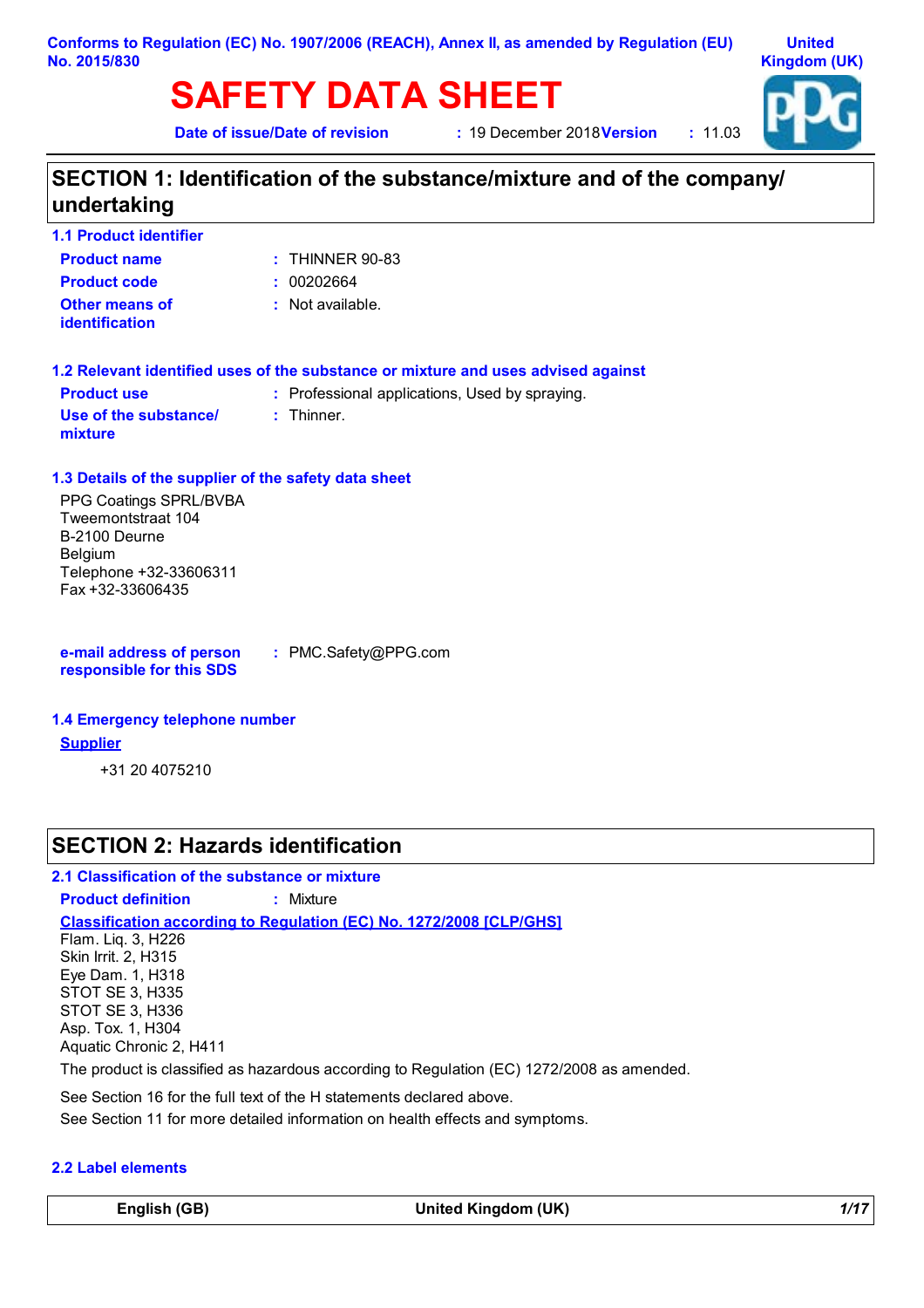|                                                                                                                                                                 | Conforms to Regulation (EC) No. 1907/2006 (REACH), Annex II, as amended by Regulation (EU) No. 2015/830                                                                                                                                                                                                                                                                             |
|-----------------------------------------------------------------------------------------------------------------------------------------------------------------|-------------------------------------------------------------------------------------------------------------------------------------------------------------------------------------------------------------------------------------------------------------------------------------------------------------------------------------------------------------------------------------|
| <b>Code</b><br>: 00202664<br><b>THINNER 90-83</b>                                                                                                               | Date of issue/Date of revision<br>$: 19$ December 2018                                                                                                                                                                                                                                                                                                                              |
| <b>SECTION 2: Hazards identification</b>                                                                                                                        |                                                                                                                                                                                                                                                                                                                                                                                     |
| <b>Hazard pictograms</b>                                                                                                                                        |                                                                                                                                                                                                                                                                                                                                                                                     |
| <b>Signal word</b>                                                                                                                                              | Danger                                                                                                                                                                                                                                                                                                                                                                              |
| <b>Hazard statements</b>                                                                                                                                        | Flammable liquid and vapour.<br>Causes serious eye damage.<br>Causes skin irritation.<br>May be fatal if swallowed and enters airways.<br>May cause respiratory irritation.<br>May cause drowsiness or dizziness.<br>Toxic to aquatic life with long lasting effects.                                                                                                               |
| <b>Precautionary statements</b>                                                                                                                                 |                                                                                                                                                                                                                                                                                                                                                                                     |
| <b>Prevention</b>                                                                                                                                               | : Wear protective gloves. Wear protective clothing. Wear eye or face protection.<br>Keep away from heat, hot surfaces, sparks, open flames and other ignition sources.<br>No smoking. Avoid breathing vapour.                                                                                                                                                                       |
| <b>Response</b>                                                                                                                                                 | : IF INHALED: Remove person to fresh air and keep comfortable for breathing. IF<br>SWALLOWED: Immediately call a POISON CENTER or physician. IF ON SKIN (or<br>hair): Take off immediately all contaminated clothing. Rinse skin with water. IF IN<br>EYES: Rinse cautiously with water for several minutes. Remove contact lenses, if<br>present and easy to do. Continue rinsing. |
| <b>Storage</b>                                                                                                                                                  | : Store in a well-ventilated place. Keep cool.                                                                                                                                                                                                                                                                                                                                      |
| <b>Disposal</b>                                                                                                                                                 | : Not applicable.                                                                                                                                                                                                                                                                                                                                                                   |
|                                                                                                                                                                 | P280, P210, P261, P304 + P340, P301 + P310, P303 + P361 + P353, P305 + P351<br>+ P338, P403, P235                                                                                                                                                                                                                                                                                   |
| <b>Hazardous ingredients</b>                                                                                                                                    | : Hydrocarbons, C9, aromatics<br>cyclohexanone                                                                                                                                                                                                                                                                                                                                      |
| <b>Supplemental label</b><br>elements                                                                                                                           | : Not applicable.                                                                                                                                                                                                                                                                                                                                                                   |
| <b>Annex XVII - Restrictions</b><br>on the manufacture,<br>placing on the market and<br>use of certain dangerous<br>substances, mixtures and<br><b>articles</b> | : Not applicable.                                                                                                                                                                                                                                                                                                                                                                   |
| <b>Special packaging requirements</b>                                                                                                                           |                                                                                                                                                                                                                                                                                                                                                                                     |
| <b>Containers to be fitted</b><br>with child-resistant<br>fastenings                                                                                            | : Not applicable.                                                                                                                                                                                                                                                                                                                                                                   |
| <b>Tactile warning of danger</b>                                                                                                                                | : Not applicable.                                                                                                                                                                                                                                                                                                                                                                   |
| 2.3 Other hazards                                                                                                                                               |                                                                                                                                                                                                                                                                                                                                                                                     |
| Other hazards which do<br>not result in classification                                                                                                          | : Prolonged or repeated contact may dry skin and cause irritation.                                                                                                                                                                                                                                                                                                                  |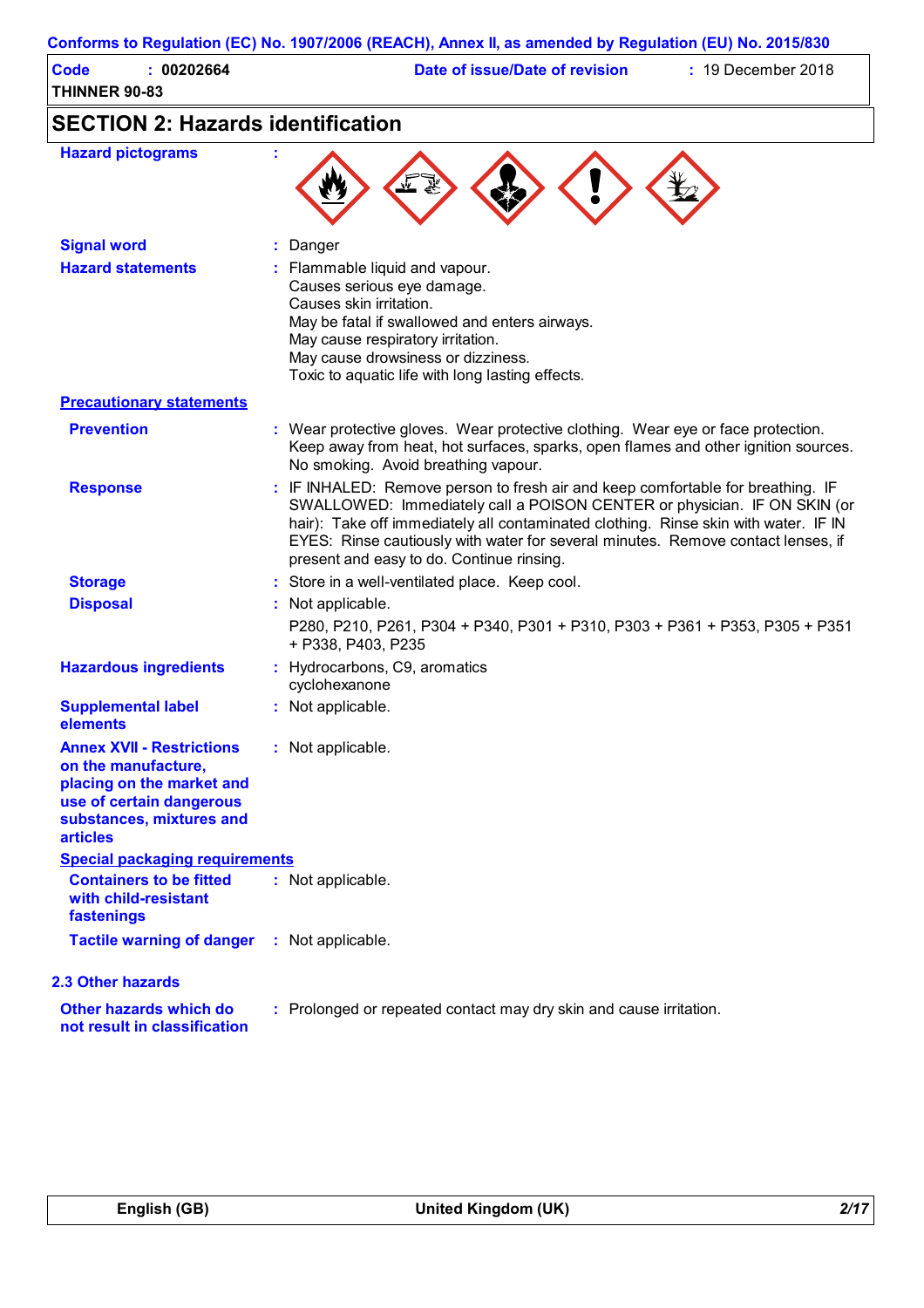**THINNER 90-83**

**3.2 Mixtures :** Mixture

**Code : 00202664 Date of issue/Date of revision :** 19 December 2018

# **SECTION 3: Composition/information on ingredients**

|                                |                                                                                    |              | <b>Classification</b>                                                                                                            |             |
|--------------------------------|------------------------------------------------------------------------------------|--------------|----------------------------------------------------------------------------------------------------------------------------------|-------------|
| <b>Product/ingredient name</b> | <b>Identifiers</b>                                                                 | % by weight  | <b>Regulation (EC) No.</b><br>1272/2008 [CLP]                                                                                    | <b>Type</b> |
| Hydrocarbons, C9, aromatics    | REACH #: 01-2119455851-35<br>EC: 918-668-5<br>CAS: 64742-95-6                      | ≥50 - ≤75    | Flam. Liq. 3, H226<br><b>STOT SE 3, H335</b><br>STOT SE 3, H336<br>Asp. Tox. 1, H304<br>Aquatic Chronic 2, H411<br><b>EUH066</b> | $[1]$       |
| 1-methoxy-2-propanol           | REACH #: 01-2119457435-35<br>EC: 203-539-1<br>CAS: 107-98-2<br>Index: 603-064-00-3 | ≥10 - ≤25    | Flam. Liq. 3, H226<br><b>STOT SE 3, H336</b>                                                                                     | [1] [2]     |
| cyclohexanone                  | REACH #: 01-2119453616-35<br>EC: 203-631-1<br>CAS: 108-94-1<br>Index: 606-010-00-7 | $≥5.0 - ≤10$ | Flam. Liq. 3, H226<br>Acute Tox. 4, H302<br>Acute Tox. 4, H312<br>Acute Tox. 4, H332<br>Skin Irrit. 2, H315<br>Eye Dam. 1, H318  | [1] [2]     |
| 2-methylpropan-1-ol            | REACH #: 01-2119484609-23<br>EC: 201-148-0<br>CAS: 78-83-1<br>Index: 603-108-00-1  | $≥5.0 - ≤10$ | Flam. Liq. 3, H226<br>Skin Irrit. 2, H315<br>Eye Dam. 1, H318<br><b>STOT SE 3, H335</b><br>STOT SE 3, H336                       | [1] [2]     |
|                                |                                                                                    |              | See Section 16 for the<br>full text of the H<br>statements declared<br>above.                                                    |             |

There are no additional ingredients present which, within the current knowledge of the supplier and in the concentrations applicable, are classified as hazardous to health or the environment, are PBTs or vPvBs or have been assigned a workplace exposure limit and hence require reporting in this section.

Type

[1] Substance classified with a health or environmental hazard

[2] Substance with a workplace exposure limit

[3] Substance meets the criteria for PBT according to Regulation (EC) No. 1907/2006, Annex XIII

[4] Substance meets the criteria for vPvB according to Regulation (EC) No. 1907/2006, Annex XIII

[5] Substance of equivalent concern

[6] Additional disclosure due to company policy

Occupational exposure limits, if available, are listed in Section 8.

#### **SUB codes represent substances without registered CAS Numbers.**

## **SECTION 4: First aid measures**

| 4.1 Description of first aid measures |                                                                                                                                                                                                        |
|---------------------------------------|--------------------------------------------------------------------------------------------------------------------------------------------------------------------------------------------------------|
| <b>Eye contact</b>                    | : Check for and remove any contact lenses. Immediately flush eyes with running water<br>for at least 15 minutes, keeping eyelids open. Seek immediate medical attention.                               |
| <b>Inhalation</b>                     | : Remove to fresh air. Keep person warm and at rest. If not breathing, if breathing is<br>irregular or if respiratory arrest occurs, provide artificial respiration or oxygen by<br>trained personnel. |
| <b>Skin contact</b>                   | : Remove contaminated clothing and shoes. Wash skin thoroughly with soap and<br>water or use recognised skin cleanser. Do NOT use solvents or thinners.                                                |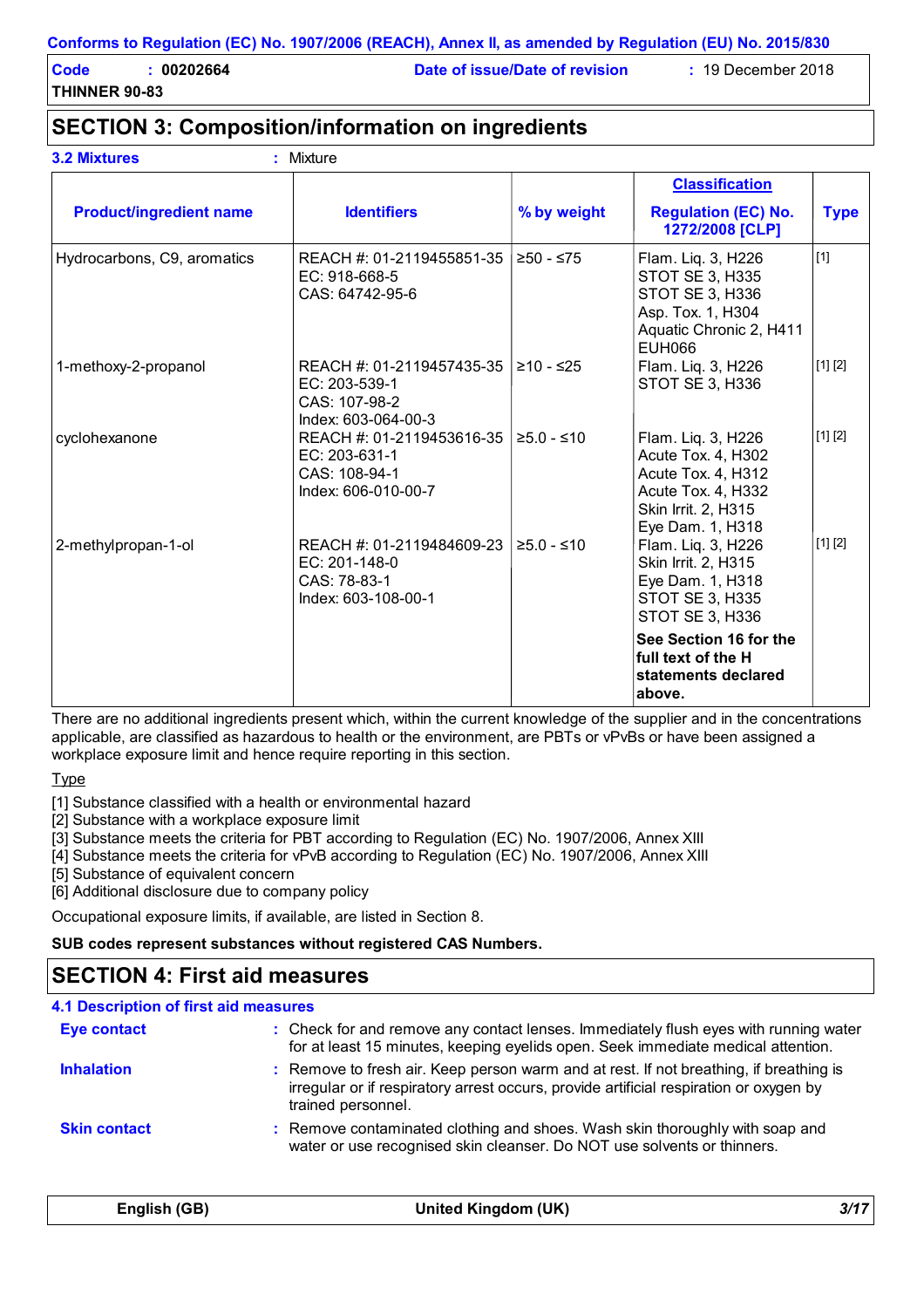| <b>Code</b><br>: 00202664               | Date of issue/Date of revision<br>: 19 December 2018                                                                                                                                                                                                                                                                                                                                                            |
|-----------------------------------------|-----------------------------------------------------------------------------------------------------------------------------------------------------------------------------------------------------------------------------------------------------------------------------------------------------------------------------------------------------------------------------------------------------------------|
| <b>THINNER 90-83</b>                    |                                                                                                                                                                                                                                                                                                                                                                                                                 |
| <b>SECTION 4: First aid measures</b>    |                                                                                                                                                                                                                                                                                                                                                                                                                 |
| <b>Ingestion</b>                        | : If swallowed, seek medical advice immediately and show the container or label. Keep<br>person warm and at rest. Do NOT induce vomiting.                                                                                                                                                                                                                                                                       |
| <b>Protection of first-aiders</b>       | : No action shall be taken involving any personal risk or without suitable training. If it is<br>suspected that fumes are still present, the rescuer should wear an appropriate mask<br>or self-contained breathing apparatus. It may be dangerous to the person providing<br>aid to give mouth-to-mouth resuscitation. Wash contaminated clothing thoroughly<br>with water before removing it, or wear gloves. |
|                                         | 4.2 Most important symptoms and effects, both acute and delayed                                                                                                                                                                                                                                                                                                                                                 |
| <b>Potential acute health effects</b>   |                                                                                                                                                                                                                                                                                                                                                                                                                 |
| <b>Eye contact</b>                      | : Causes serious eye damage.                                                                                                                                                                                                                                                                                                                                                                                    |
| <b>Inhalation</b>                       | : Can cause central nervous system (CNS) depression. May cause drowsiness or<br>dizziness. May cause respiratory irritation.                                                                                                                                                                                                                                                                                    |
| <b>Skin contact</b>                     | : Causes skin irritation. Defatting to the skin.                                                                                                                                                                                                                                                                                                                                                                |
| <b>Ingestion</b>                        | : Can cause central nervous system (CNS) depression. May be fatal if swallowed and<br>enters airways.                                                                                                                                                                                                                                                                                                           |
| <b>Over-exposure signs/symptoms</b>     |                                                                                                                                                                                                                                                                                                                                                                                                                 |
| <b>Eye contact</b>                      | : Adverse symptoms may include the following:<br>pain<br>watering                                                                                                                                                                                                                                                                                                                                               |
| <b>Inhalation</b>                       | redness<br>: Adverse symptoms may include the following:<br>respiratory tract irritation<br>coughing<br>nausea or vomiting                                                                                                                                                                                                                                                                                      |
|                                         | headache<br>drowsiness/fatigue<br>dizziness/vertigo<br>unconsciousness                                                                                                                                                                                                                                                                                                                                          |
| <b>Skin contact</b>                     | : Adverse symptoms may include the following:<br>pain or irritation<br>redness<br>dryness<br>cracking<br>blistering may occur                                                                                                                                                                                                                                                                                   |
| <b>Ingestion</b>                        | Adverse symptoms may include the following:<br>stomach pains<br>nausea or vomiting                                                                                                                                                                                                                                                                                                                              |
|                                         | 4.3 Indication of any immediate medical attention and special treatment needed                                                                                                                                                                                                                                                                                                                                  |
| <b>Notes to physician</b>               | : Treat symptomatically. Contact poison treatment specialist immediately if large<br>quantities have been ingested or inhaled.                                                                                                                                                                                                                                                                                  |
| <b>Specific treatments</b>              | : No specific treatment.                                                                                                                                                                                                                                                                                                                                                                                        |
| <b>SECTION 5: Firefighting measures</b> |                                                                                                                                                                                                                                                                                                                                                                                                                 |
| 5.1 Extinguishing media                 |                                                                                                                                                                                                                                                                                                                                                                                                                 |
| <b>Suitable extinguishing</b><br>media  | : Use dry chemical, $CO2$ , water spray (fog) or foam.                                                                                                                                                                                                                                                                                                                                                          |
|                                         |                                                                                                                                                                                                                                                                                                                                                                                                                 |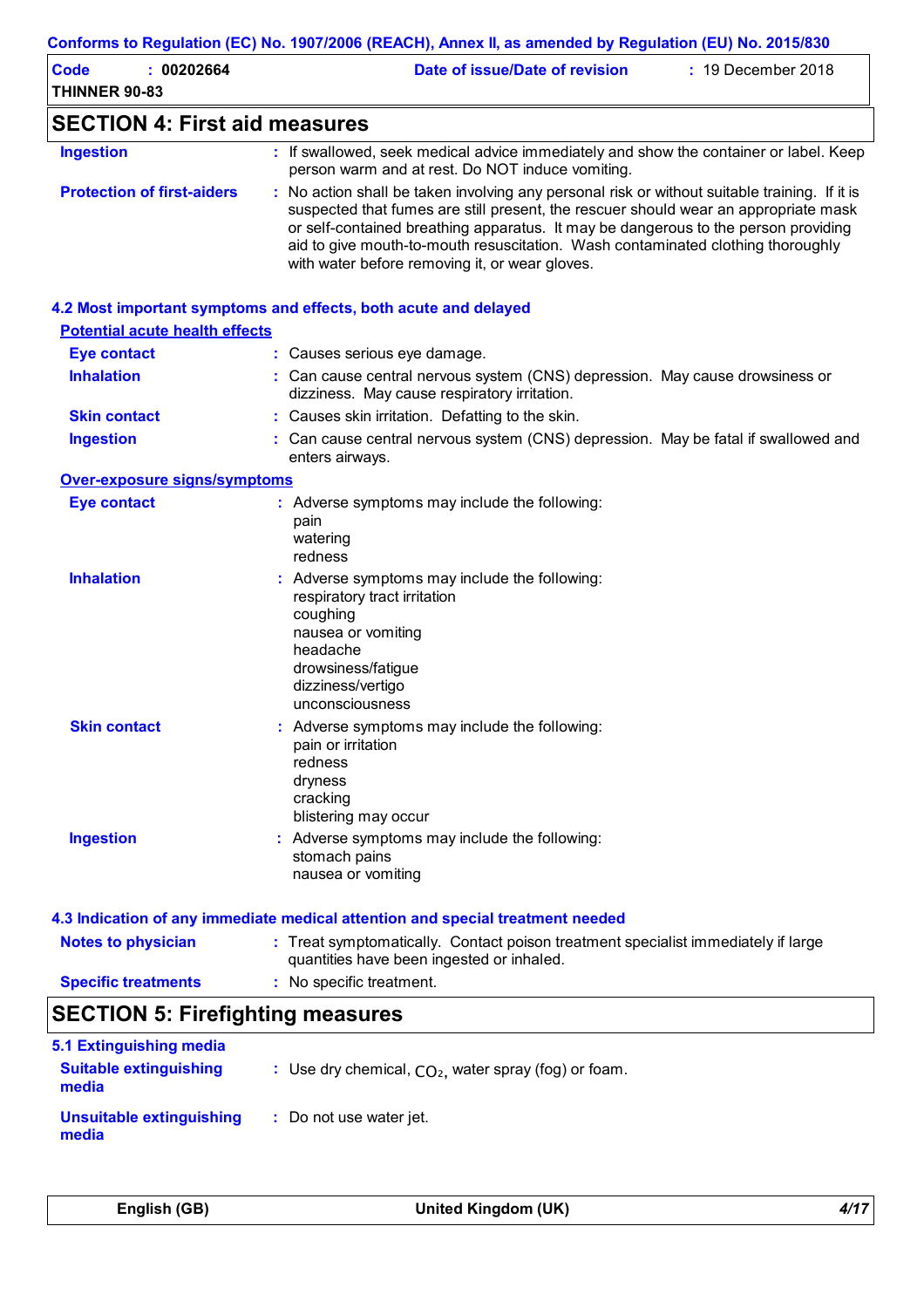| Code                 | 00202664 | Date of issue/Date of revision | $: 19$ December 2018 |
|----------------------|----------|--------------------------------|----------------------|
| <b>THINNER 90-83</b> |          |                                |                      |

# **SECTION 5: Firefighting measures**

| 5.2 Special hazards arising from the substance or mixture |                                                                                                                                                                                                                                                                                                                                                                                                                                  |
|-----------------------------------------------------------|----------------------------------------------------------------------------------------------------------------------------------------------------------------------------------------------------------------------------------------------------------------------------------------------------------------------------------------------------------------------------------------------------------------------------------|
| <b>Hazards from the</b><br>substance or mixture           | : Flammable liquid and vapour. Runoff to sewer may create fire or explosion hazard.<br>In a fire or if heated, a pressure increase will occur and the container may burst, with<br>the risk of a subsequent explosion. This material is toxic to aquatic life with long<br>lasting effects. Fire water contaminated with this material must be contained and<br>prevented from being discharged to any waterway, sewer or drain. |
| <b>Hazardous combustion</b><br>products                   | Decomposition products may include the following materials:<br>carbon oxides                                                                                                                                                                                                                                                                                                                                                     |
| <b>5.3 Advice for firefighters</b>                        |                                                                                                                                                                                                                                                                                                                                                                                                                                  |
| fighters                                                  | Special precautions for fire-: Promptly isolate the scene by removing all persons from the vicinity of the incident if<br>there is a fire. No action shall be taken involving any personal risk or without suitable<br>training. Move containers from fire area if this can be done without risk. Use water<br>spray to keep fire-exposed containers cool.                                                                       |
| <b>Special protective</b><br>equipment for fire-fighters  | : Fire-fighters should wear appropriate protective equipment and self-contained<br>breathing apparatus (SCBA) with a full face-piece operated in positive pressure<br>mode. Clothing for fire-fighters (including helmets, protective boots and gloves)<br>conforming to European standard EN 469 will provide a basic level of protection for<br>chemical incidents.                                                            |

# **SECTION 6: Accidental release measures**

|                                                          | 6.1 Personal precautions, protective equipment and emergency procedures                                                                                                                                                                                                                                                                                                                                                                                                                                                                                                                                                                                    |
|----------------------------------------------------------|------------------------------------------------------------------------------------------------------------------------------------------------------------------------------------------------------------------------------------------------------------------------------------------------------------------------------------------------------------------------------------------------------------------------------------------------------------------------------------------------------------------------------------------------------------------------------------------------------------------------------------------------------------|
| For non-emergency<br>personnel                           | : No action shall be taken involving any personal risk or without suitable training.<br>Evacuate surrounding areas. Keep unnecessary and unprotected personnel from<br>entering. Do not touch or walk through spilt material. Shut off all ignition sources.<br>No flares, smoking or flames in hazard area. Do not breathe vapour or mist. Provide<br>adequate ventilation. Wear appropriate respirator when ventilation is inadequate.<br>Put on appropriate personal protective equipment.                                                                                                                                                              |
| For emergency responders                                 | If specialised clothing is required to deal with the spillage, take note of any<br>÷<br>information in Section 8 on suitable and unsuitable materials. See also the<br>information in "For non-emergency personnel".                                                                                                                                                                                                                                                                                                                                                                                                                                       |
| <b>6.2 Environmental</b><br>precautions                  | : Avoid dispersal of spilt material and runoff and contact with soil, waterways, drains<br>and sewers. Inform the relevant authorities if the product has caused environmental<br>pollution (sewers, waterways, soil or air). Water polluting material. May be harmful<br>to the environment if released in large quantities. Collect spillage.                                                                                                                                                                                                                                                                                                            |
| 6.3 Methods and material for containment and cleaning up |                                                                                                                                                                                                                                                                                                                                                                                                                                                                                                                                                                                                                                                            |
| <b>Small spill</b>                                       | : Stop leak if without risk. Move containers from spill area. Use spark-proof tools and<br>explosion-proof equipment. Dilute with water and mop up if water-soluble.<br>Alternatively, or if water-insoluble, absorb with an inert dry material and place in an<br>appropriate waste disposal container. Dispose of via a licensed waste disposal<br>contractor.                                                                                                                                                                                                                                                                                           |
| <b>Large spill</b>                                       | : Stop leak if without risk. Move containers from spill area. Use spark-proof tools and<br>explosion-proof equipment. Approach the release from upwind. Prevent entry into<br>sewers, water courses, basements or confined areas. Wash spillages into an<br>effluent treatment plant or proceed as follows. Contain and collect spillage with non-<br>combustible, absorbent material e.g. sand, earth, vermiculite or diatomaceous earth<br>and place in container for disposal according to local regulations. Dispose of via a<br>licensed waste disposal contractor. Contaminated absorbent material may pose the<br>same hazard as the spilt product. |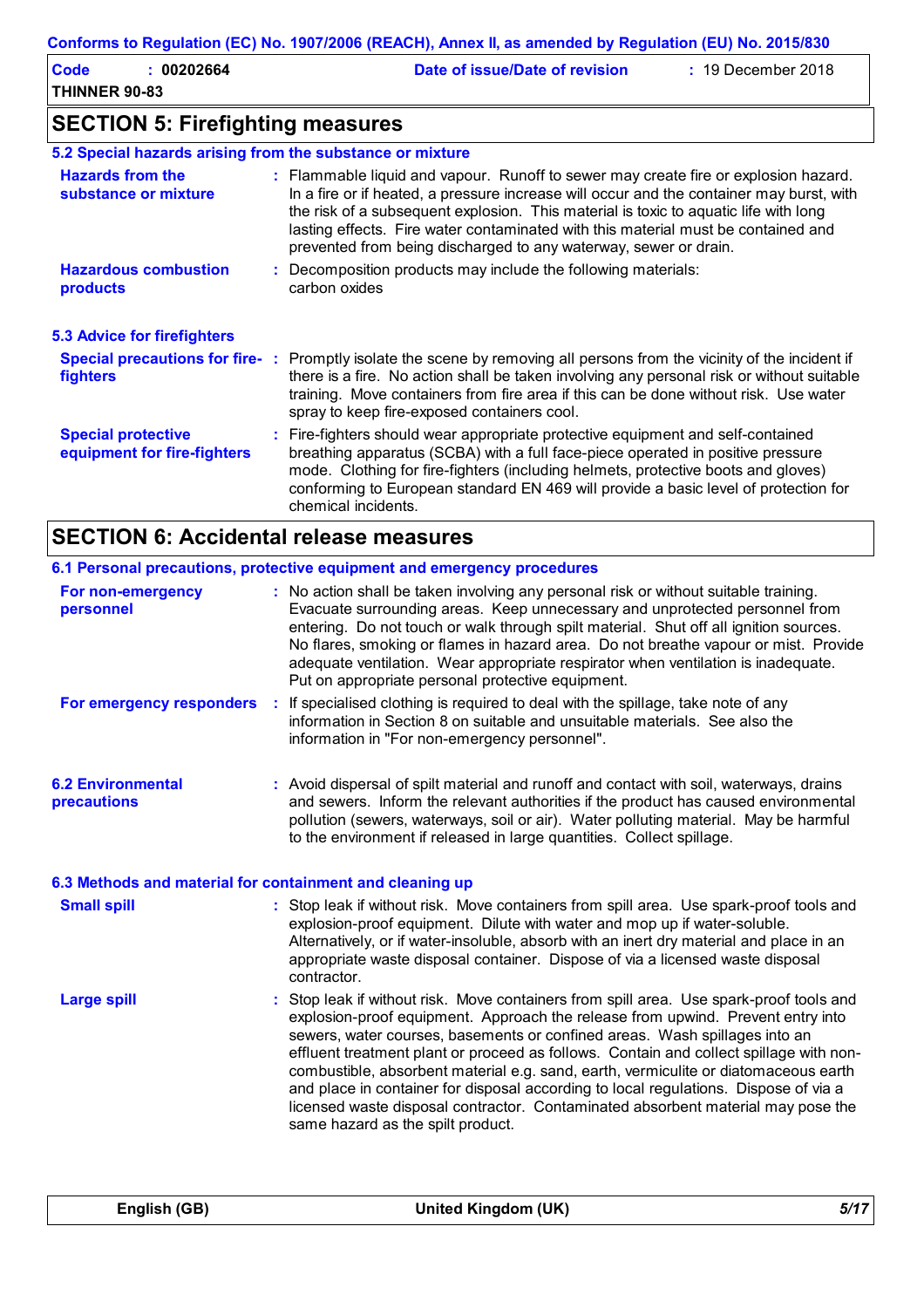| Code                 | 002026 |
|----------------------|--------|
| <b>THINNER 90-83</b> |        |

**Code Example 2018 Date of issue/Date of revision by 2018 2018 2018** 

## **SECTION 6: Accidental release measures**

```
6.4 Reference to other 
sections
```
See Section 1 for emergency contact information. **:** See Section 8 for information on appropriate personal protective equipment. See Section 13 for additional waste treatment information.

# **SECTION 7: Handling and storage**

The information in this section contains generic advice and guidance. The list of Identified Uses in Section 1 should be consulted for any available use-specific information provided in the Exposure Scenario(s).

#### **7.1 Precautions for safe handling**

| <b>Protective measures</b>                                                           | : Put on appropriate personal protective equipment (see Section 8). Eating, drinking<br>and smoking should be prohibited in areas where this material is handled, stored and<br>processed. Workers should wash hands and face before eating, drinking and<br>smoking. Remove contaminated clothing and protective equipment before entering<br>eating areas. Do not ingest. Avoid contact with eyes, skin and clothing. Avoid<br>breathing vapour or mist. Use only with adequate ventilation. Wear appropriate<br>respirator when ventilation is inadequate. Do not enter storage areas and confined<br>spaces unless adequately ventilated. Keep in the original container or an approved<br>alternative made from a compatible material, kept tightly closed when not in use.<br>Store and use away from heat, sparks, open flame or any other ignition source. Use<br>explosion-proof electrical (ventilating, lighting and material handling) equipment. Use<br>non-sparking tools. Take precautionary measures against electrostatic discharges.<br>To avoid fire or explosion, dissipate static electricity during transfer by earthing and<br>bonding containers and equipment before transferring material. Empty containers<br>retain product residue and can be hazardous. Do not reuse container. |
|--------------------------------------------------------------------------------------|---------------------------------------------------------------------------------------------------------------------------------------------------------------------------------------------------------------------------------------------------------------------------------------------------------------------------------------------------------------------------------------------------------------------------------------------------------------------------------------------------------------------------------------------------------------------------------------------------------------------------------------------------------------------------------------------------------------------------------------------------------------------------------------------------------------------------------------------------------------------------------------------------------------------------------------------------------------------------------------------------------------------------------------------------------------------------------------------------------------------------------------------------------------------------------------------------------------------------------------------------------------------------------------------------------------|
| <b>Advice on general</b><br>occupational hygiene                                     | : Eating, drinking and smoking should be prohibited in areas where this material is<br>handled, stored and processed. Workers should wash hands and face before eating,<br>drinking and smoking. Remove contaminated clothing and protective equipment<br>before entering eating areas. See also Section 8 for additional information on<br>hygiene measures.                                                                                                                                                                                                                                                                                                                                                                                                                                                                                                                                                                                                                                                                                                                                                                                                                                                                                                                                                 |
| <b>7.2 Conditions for safe</b><br>storage, including any<br><b>incompatibilities</b> | : Store between the following temperatures: 0 to $35^{\circ}$ C (32 to $95^{\circ}$ F). Store in<br>accordance with local regulations. Store in a segregated and approved area. Store<br>in original container protected from direct sunlight in a dry, cool and well-ventilated<br>area, away from incompatible materials (see Section 10) and food and drink. Store<br>locked up. Eliminate all ignition sources. Separate from oxidizing materials. Keep<br>container tightly closed and sealed until ready for use. Containers that have been<br>opened must be carefully resealed and kept upright to prevent leakage. Do not store<br>in unlabelled containers. Use appropriate containment to avoid environmental<br>contamination. See Section 10 for incompatible materials before handling or use.                                                                                                                                                                                                                                                                                                                                                                                                                                                                                                  |

#### **7.3 Specific end use(s)**

See Section 1.2 for Identified uses.

## **SECTION 8: Exposure controls/personal protection**

The information in this section contains generic advice and guidance. The list of Identified Uses in Section 1 should be consulted for any available use-specific information provided in the Exposure Scenario(s).

#### **8.1 Control parameters**

**Occupational exposure limits**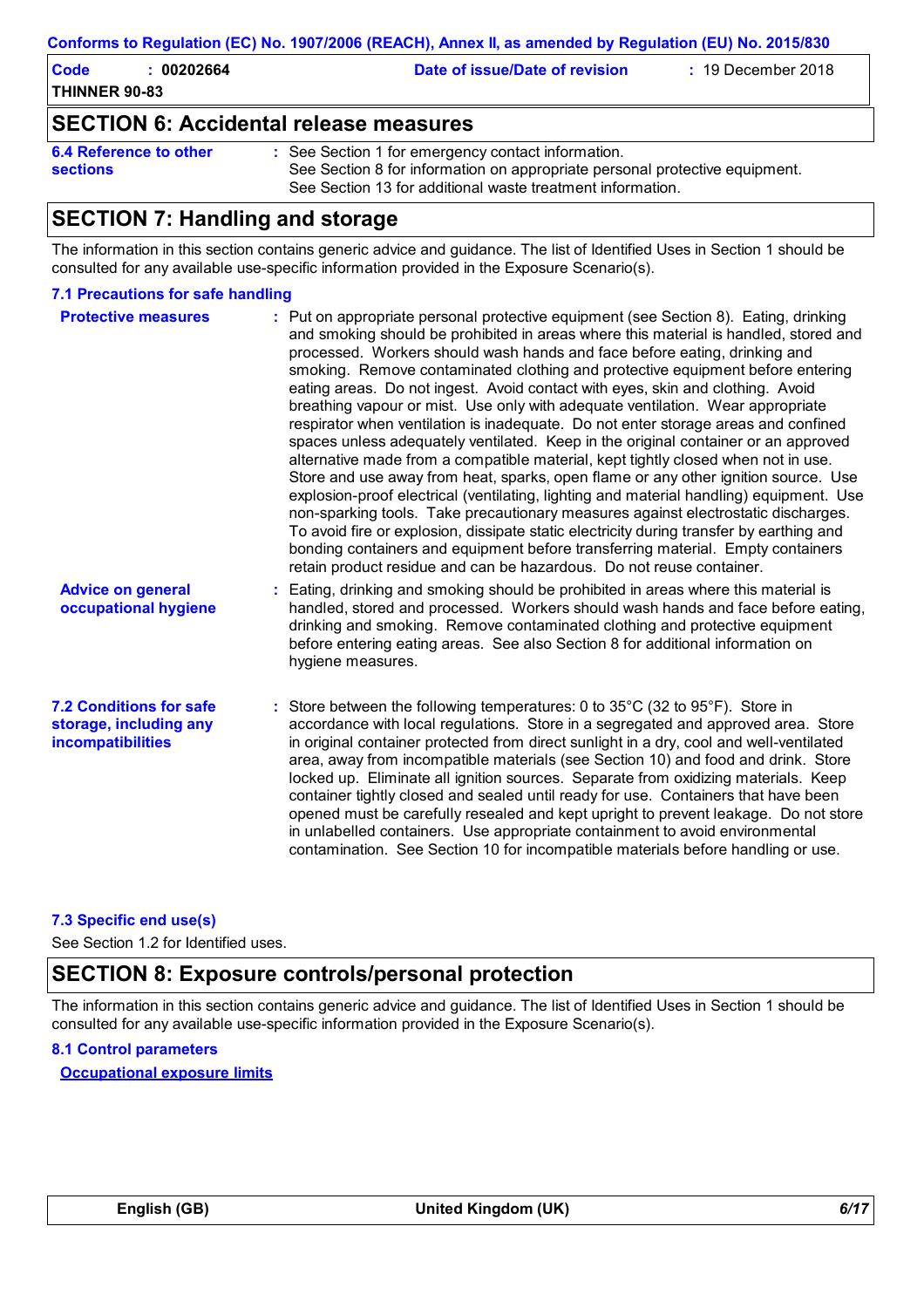| Code                 | 00202664 | Date of issue/Date of revision | $\div$ 19 December 2018 |
|----------------------|----------|--------------------------------|-------------------------|
| <b>THINNER 90-83</b> |          |                                |                         |

## **SECTION 8: Exposure controls/personal protection**

| <b>Product/ingredient name</b> | <b>Exposure limit values</b>                                             |
|--------------------------------|--------------------------------------------------------------------------|
| 1-methoxy-2-propanol           | EH40/2005 WELs (United Kingdom (UK), 12/2011). Absorbed<br>through skin. |
|                                | STEL: 560 mg/m <sup>3</sup> 15 minutes.                                  |
|                                | STEL: 150 ppm 15 minutes.                                                |
|                                | TWA: 375 mg/m <sup>3</sup> 8 hours.                                      |
|                                | TWA: 100 ppm 8 hours.                                                    |
| cyclohexanone                  | EH40/2005 WELs (United Kingdom (UK), 12/2011). Absorbed                  |
|                                | through skin.                                                            |
|                                | STEL: 20 ppm 15 minutes.                                                 |
|                                | TWA: 10 ppm 8 hours.                                                     |
| 2-methylpropan-1-ol            | EH40/2005 WELs (United Kingdom (UK), 12/2011).                           |
|                                | STEL: 231 mg/m <sup>3</sup> 15 minutes.                                  |
|                                | STEL: 75 ppm 15 minutes.                                                 |
|                                | TWA: 154 mg/m <sup>3</sup> 8 hours.                                      |
|                                | TWA: 50 ppm 8 hours.                                                     |

**Recommended monitoring procedures :** If this product contains ingredients with exposure limits, personal, workplace atmosphere or biological monitoring may be required to determine the effectiveness of the ventilation or other control measures and/or the necessity to use respiratory protective equipment. Reference should be made to monitoring standards, such as the following: European Standard EN 689 (Workplace atmospheres - Guidance for the assessment of exposure by inhalation to chemical agents for comparison with limit values and measurement strategy) European Standard EN 14042 (Workplace atmospheres - Guide for the application and use of procedures for the assessment of exposure to chemical and biological agents) European Standard EN 482 (Workplace atmospheres - General requirements for the performance of procedures for the measurement of chemical agents) Reference to national guidance documents for methods for the determination of hazardous substances will also be required.

#### **DNELs**

| <b>Product/ingredient name</b>              | <b>Type</b> | <b>Exposure</b>          | <b>Value</b>                | <b>Population</b> | <b>Effects</b> |  |  |
|---------------------------------------------|-------------|--------------------------|-----------------------------|-------------------|----------------|--|--|
| Hydrocarbons, C9, aromatics                 | <b>DNEL</b> | Long term<br>Inhalation  | 150 mg/ $m3$                | Workers           | Systemic       |  |  |
|                                             | <b>DNEL</b> | Long term Dermal         | 25 mg/kg<br>bw/day          | Workers           | Systemic       |  |  |
|                                             | <b>DNEL</b> | Long term<br>Inhalation  | 32 mg/ $m3$                 | Consumers         | Systemic       |  |  |
|                                             | <b>DNEL</b> | Long term Dermal         | 11 mg/kg<br>bw/day          | Consumers         | Systemic       |  |  |
|                                             | <b>DNEL</b> | Long term Oral           | 11 $mg/kg$<br>bw/day        | Consumers         | Systemic       |  |  |
| 1-methoxy-2-propanol                        | <b>DNEL</b> | Short term<br>Inhalation | 553.5 mg/<br>m <sup>3</sup> | <b>Workers</b>    | Local          |  |  |
|                                             | <b>DNEL</b> | Long term<br>Inhalation  | $369$ mg/m <sup>3</sup>     | Workers           | Systemic       |  |  |
|                                             | <b>DNEL</b> | Long term Dermal         | 50.6 mg/<br>kg bw/day       | Workers           | Systemic       |  |  |
|                                             | <b>DNEL</b> | Long term<br>Inhalation  | 43.9 mg/m <sup>3</sup>      | Consumers         | Systemic       |  |  |
|                                             | <b>DNEL</b> | Long term Dermal         | 18.1 mg/<br>kg bw/day       | Consumers         | Systemic       |  |  |
|                                             | <b>DNEL</b> | Long term Oral           | $3.3$ mg/kg<br>bw/day       | Consumers         | Systemic       |  |  |
| 2-methylpropan-1-ol                         | <b>DNEL</b> | Long term<br>Inhalation  | $310 \text{ mg/m}^3$        | Workers           | Local          |  |  |
|                                             | <b>DNEL</b> | Long term                | 55 mg/ $m3$                 | Consumers         | Local          |  |  |
| 7/17<br>English (GB)<br>United Kingdom (UK) |             |                          |                             |                   |                |  |  |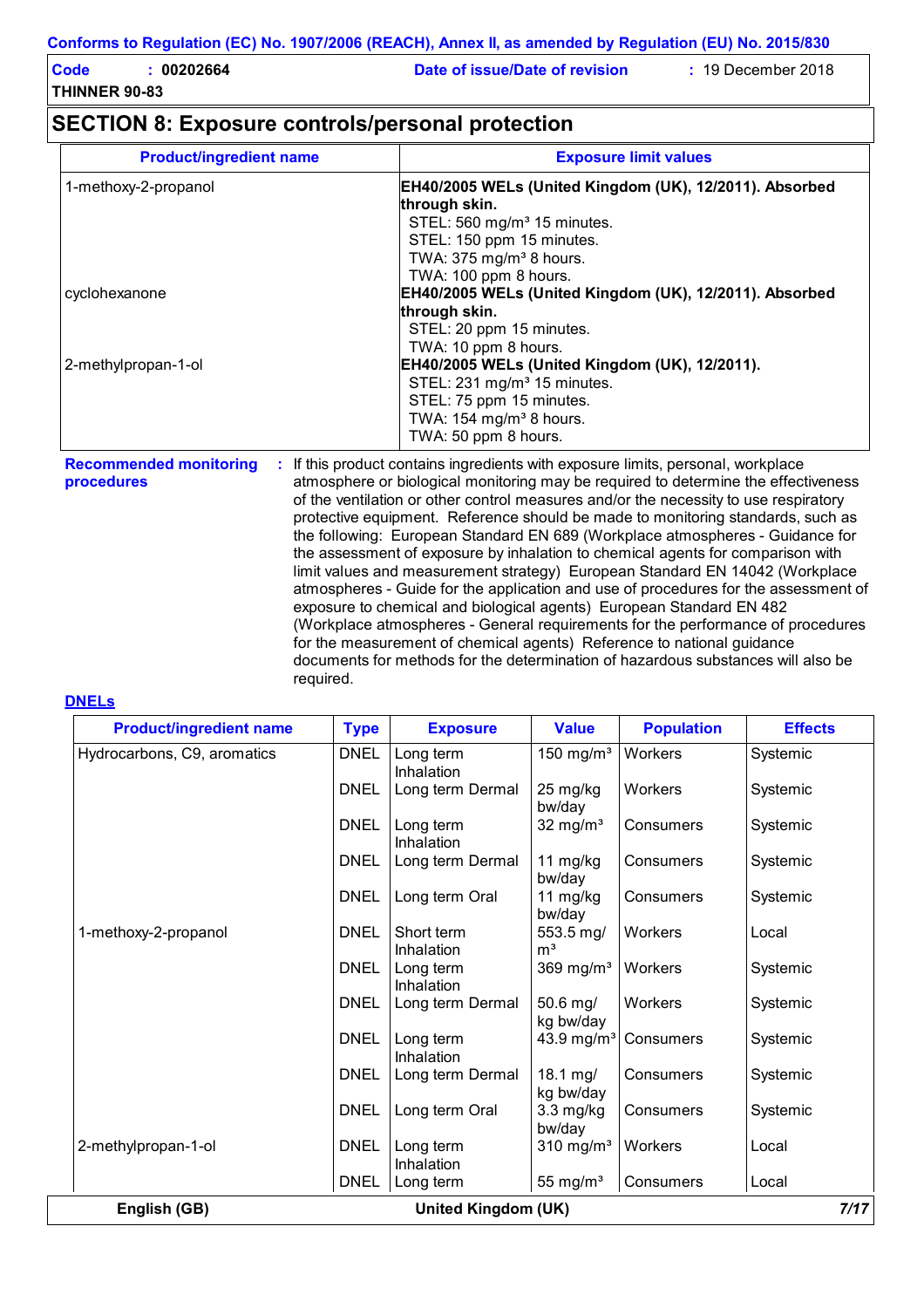| Code                 | 00202664 | Date of issue/Date of revision | $: 19$ December 2018 |
|----------------------|----------|--------------------------------|----------------------|
| <b>THINNER 90-83</b> |          |                                |                      |

# **SECTION 8: Exposure controls/personal protection**

Inhalation

| <b>Product/ingredient name</b> | <b>Type</b>              | <b>Compartment Detail</b> | <b>Value</b>      | <b>Method Detail</b>            |
|--------------------------------|--------------------------|---------------------------|-------------------|---------------------------------|
| 1-methoxy-2-propanol           |                          | Fresh water               | 10 mg/l           | <b>Assessment Factors</b>       |
|                                | $\overline{\phantom{0}}$ | Marine water              | 1 $mg/l$          | Assessment Factors              |
|                                | ۰                        | Sewage Treatment<br>Plant | 100 mg/l          | Assessment Factors              |
|                                | -                        | Fresh water sediment      | $41.6$ mg/kg      | Equilibrium Partitioning        |
|                                | $\overline{\phantom{0}}$ | Marine water sediment     | 4.17 mg/kg        | <b>Equilibrium Partitioning</b> |
|                                | -                        | Soil                      | $2.47$ mg/kg      | <b>Equilibrium Partitioning</b> |
| 2-methylpropan-1-ol            | -                        | Fresh water               | $0.4$ mg/l        | <b>Assessment Factors</b>       |
|                                | ۰                        | Marine water              | $0.04$ mg/l       | Assessment Factors              |
|                                |                          | Sewage Treatment<br>Plant | $10$ mg/l         | <b>Assessment Factors</b>       |
|                                | $\overline{\phantom{0}}$ | Fresh water sediment      | 1.56 mg/kg dwt    | <b>Equilibrium Partitioning</b> |
|                                | -                        | Marine water sediment     | $0.156$ mg/kg dwt |                                 |
|                                |                          | Soil                      | 0.076 mg/kg dwt   | Equilibrium Partitioning        |

| <b>8.2 Exposure controls</b>                      |                                                                                                                                                                                                                                                                                                                                                                                                                                                                                                                                                                                                                                                                                                                                                                                                                                                                                                                                                                                                                                                                                                                                                                                                                        |
|---------------------------------------------------|------------------------------------------------------------------------------------------------------------------------------------------------------------------------------------------------------------------------------------------------------------------------------------------------------------------------------------------------------------------------------------------------------------------------------------------------------------------------------------------------------------------------------------------------------------------------------------------------------------------------------------------------------------------------------------------------------------------------------------------------------------------------------------------------------------------------------------------------------------------------------------------------------------------------------------------------------------------------------------------------------------------------------------------------------------------------------------------------------------------------------------------------------------------------------------------------------------------------|
| <b>Appropriate engineering</b><br><b>controls</b> | : Use only with adequate ventilation. Use process enclosures, local exhaust<br>ventilation or other engineering controls to keep worker exposure to airborne<br>contaminants below any recommended or statutory limits. The engineering controls<br>also need to keep gas, vapour or dust concentrations below any lower explosive<br>limits. Use explosion-proof ventilation equipment.                                                                                                                                                                                                                                                                                                                                                                                                                                                                                                                                                                                                                                                                                                                                                                                                                               |
| <b>Individual protection measures</b>             |                                                                                                                                                                                                                                                                                                                                                                                                                                                                                                                                                                                                                                                                                                                                                                                                                                                                                                                                                                                                                                                                                                                                                                                                                        |
| <b>Hygiene measures</b>                           | : Wash hands, forearms and face thoroughly after handling chemical products, before<br>eating, smoking and using the lavatory and at the end of the working period.<br>Appropriate techniques should be used to remove potentially contaminated clothing.<br>Wash contaminated clothing before reusing. Ensure that eyewash stations and<br>safety showers are close to the workstation location.                                                                                                                                                                                                                                                                                                                                                                                                                                                                                                                                                                                                                                                                                                                                                                                                                      |
| <b>Eye/face protection</b>                        | : Chemical splash goggles and face shield. Use eye protection according to EN 166.                                                                                                                                                                                                                                                                                                                                                                                                                                                                                                                                                                                                                                                                                                                                                                                                                                                                                                                                                                                                                                                                                                                                     |
| <b>Skin protection</b>                            |                                                                                                                                                                                                                                                                                                                                                                                                                                                                                                                                                                                                                                                                                                                                                                                                                                                                                                                                                                                                                                                                                                                                                                                                                        |
| <b>Hand protection</b>                            | Chemical-resistant, impervious gloves complying with an approved standard should<br>be worn at all times when handling chemical products if a risk assessment indicates<br>this is necessary. Considering the parameters specified by the glove manufacturer,<br>check during use that the gloves are still retaining their protective properties. It<br>should be noted that the time to breakthrough for any glove material may be<br>different for different glove manufacturers. In the case of mixtures, consisting of<br>several substances, the protection time of the gloves cannot be accurately estimated.<br>When prolonged or frequently repeated contact may occur, a glove with a protection<br>class of 6 (breakthrough time greater than 480 minutes according to EN 374) is<br>recommended. When only brief contact is expected, a glove with a protection class<br>of 2 or higher (breakthrough time greater than 30 minutes according to EN 374) is<br>recommended. The user must check that the final choice of type of glove selected<br>for handling this product is the most appropriate and takes into account the particular<br>conditions of use, as included in the user's risk assessment. |
| <b>Gloves</b>                                     | For prolonged or repeated handling, use the following type of gloves:                                                                                                                                                                                                                                                                                                                                                                                                                                                                                                                                                                                                                                                                                                                                                                                                                                                                                                                                                                                                                                                                                                                                                  |
|                                                   | Recommended: butyl rubber, polyvinyl alcohol (PVA), Viton®<br>May be used: nitrile rubber                                                                                                                                                                                                                                                                                                                                                                                                                                                                                                                                                                                                                                                                                                                                                                                                                                                                                                                                                                                                                                                                                                                              |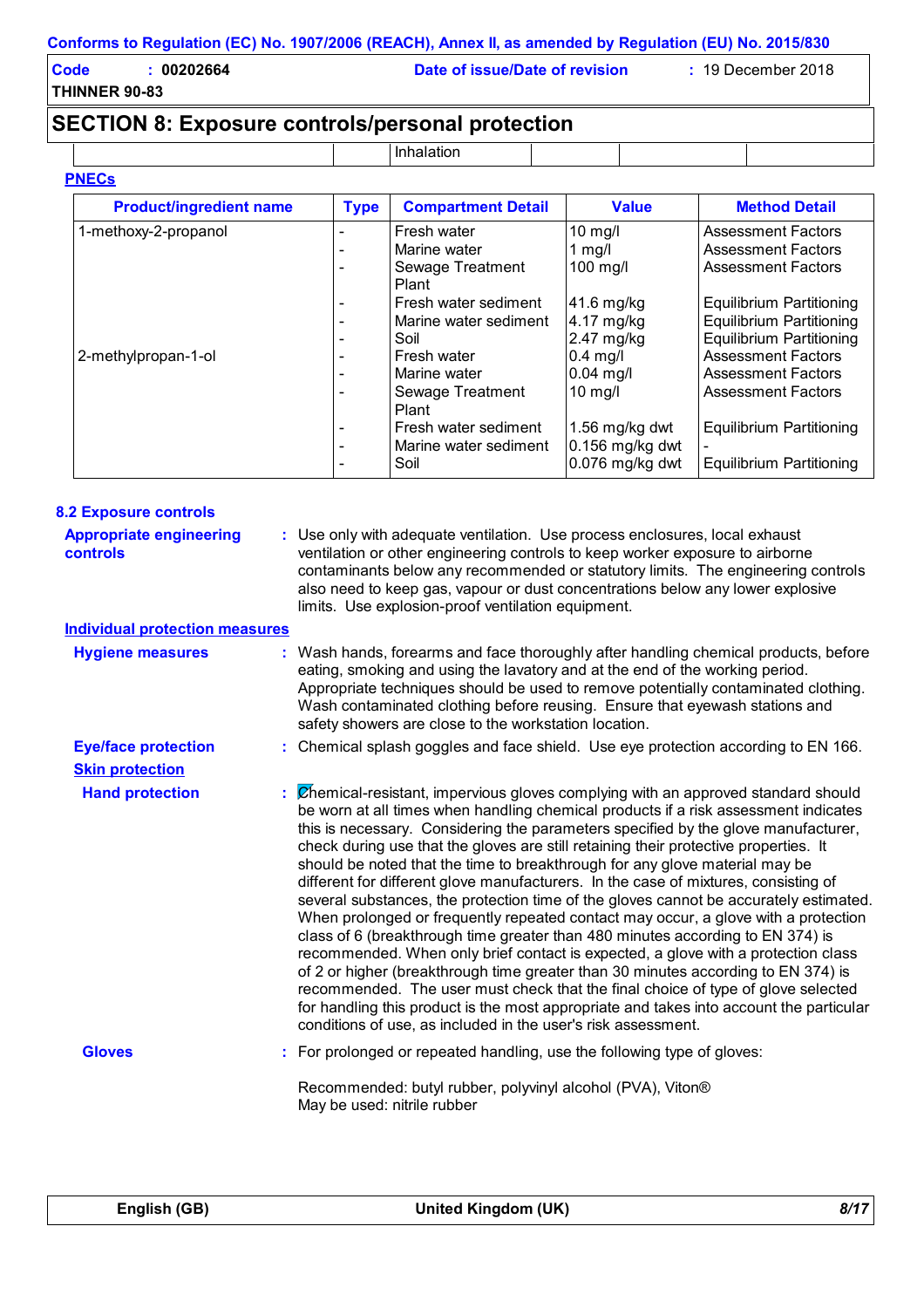| Code                 | 00202664 | Date of issue/Date of revision | $: 19$ December 2018 |
|----------------------|----------|--------------------------------|----------------------|
| <b>THINNER 90-83</b> |          |                                |                      |
|                      |          |                                |                      |

# **SECTION 8: Exposure controls/personal protection**

| <b>Body protection</b>                           | : Personal protective equipment for the body should be selected based on the task<br>being performed and the risks involved and should be approved by a specialist<br>before handling this product. When there is a risk of ignition from static electricity,<br>wear anti-static protective clothing. For the greatest protection from static<br>discharges, clothing should include anti-static overalls, boots and gloves. Refer to<br>European Standard EN 1149 for further information on material and design<br>requirements and test methods.           |
|--------------------------------------------------|----------------------------------------------------------------------------------------------------------------------------------------------------------------------------------------------------------------------------------------------------------------------------------------------------------------------------------------------------------------------------------------------------------------------------------------------------------------------------------------------------------------------------------------------------------------|
| <b>Other skin protection</b>                     | Appropriate footwear and any additional skin protection measures should be<br>selected based on the task being performed and the risks involved and should be<br>approved by a specialist before handling this product.                                                                                                                                                                                                                                                                                                                                        |
| <b>Respiratory protection</b>                    | : Respirator selection must be based on known or anticipated exposure levels, the<br>hazards of the product and the safe working limits of the selected respirator. If<br>workers are exposed to concentrations above the exposure limit, they must use<br>appropriate, certified respirators. Use a properly fitted, air-purifying or air-fed<br>respirator complying with an approved standard if a risk assessment indicates this is<br>necessary. Wear a respirator conforming to EN140. Filter type: organic vapour<br>(Type A) and particulate filter P3 |
| <b>Environmental exposure</b><br><b>controls</b> | : Emissions from ventilation or work process equipment should be checked to ensure<br>they comply with the requirements of environmental protection legislation. In some<br>cases, fume scrubbers, filters or engineering modifications to the process equipment<br>will be necessary to reduce emissions to acceptable levels.                                                                                                                                                                                                                                |

# **SECTION 9: Physical and chemical properties**

| 9.1 Information on basic physical and chemical properties |    |                                                                                                                                                                                                                     |
|-----------------------------------------------------------|----|---------------------------------------------------------------------------------------------------------------------------------------------------------------------------------------------------------------------|
| <b>Appearance</b>                                         |    |                                                                                                                                                                                                                     |
| <b>Physical state</b>                                     |    | $:$ Liquid.                                                                                                                                                                                                         |
| <b>Colour</b>                                             |    | : Various                                                                                                                                                                                                           |
| <b>Odour</b>                                              |    | Characteristic.                                                                                                                                                                                                     |
| <b>Odour threshold</b>                                    |    | Not available.                                                                                                                                                                                                      |
| pH                                                        |    | $:$ insoluble in water.                                                                                                                                                                                             |
| <b>Melting point/freezing point</b>                       |    | : May start to solidify at the following temperature: -25.4°C (-13.7°F) This is based<br>on data for the following ingredient: 1,2,3-trimethylbenzene. Weighted average:<br>$-64.13^{\circ}$ C ( $-83.4^{\circ}$ F) |
| Initial boiling point and boiling<br>range                |    | : $>37.78^{\circ}C$                                                                                                                                                                                                 |
| <b>Flash point</b>                                        |    | : Closed cup: 37°C                                                                                                                                                                                                  |
| <b>Evaporation rate</b>                                   |    | Highest known value: 0.814 (1-methoxy-2-propanol) Weighted average: 0.<br>57compared with butyl acetate                                                                                                             |
| <b>Material supports combustion.</b>                      |    | $:$ Yes.                                                                                                                                                                                                            |
| <b>Flammability (solid, gas)</b>                          |    | $:$ liquid                                                                                                                                                                                                          |
| <b>Upper/lower flammability or</b><br>explosive limits    |    | : Greatest known range: Lower: 1.48% Upper: 13.74% (1-methoxy-2-propanol)                                                                                                                                           |
| <b>Vapour pressure</b>                                    | ÷. | Highest known value: <1.6 kPa (<12 mm Hg) (at $20^{\circ}$ C) (2-methylpropan-1-ol).<br>Weighted average: 0.49 kPa (3.68 mm Hg) (at 20°C)                                                                           |
| <b>Vapour density</b>                                     |    | Highest known value: 4.1 (Air = 1) $(1,2,4$ -trimethylbenzene). Weighted average:<br>3.57 (Air = 1)                                                                                                                 |
| <b>Relative density</b>                                   |    | : 0.88                                                                                                                                                                                                              |
| <b>Solubility(ies)</b>                                    |    | : Insoluble in the following materials: cold water.                                                                                                                                                                 |
| <b>Partition coefficient: n-octanol/</b><br>water         | ÷  | Not applicable.                                                                                                                                                                                                     |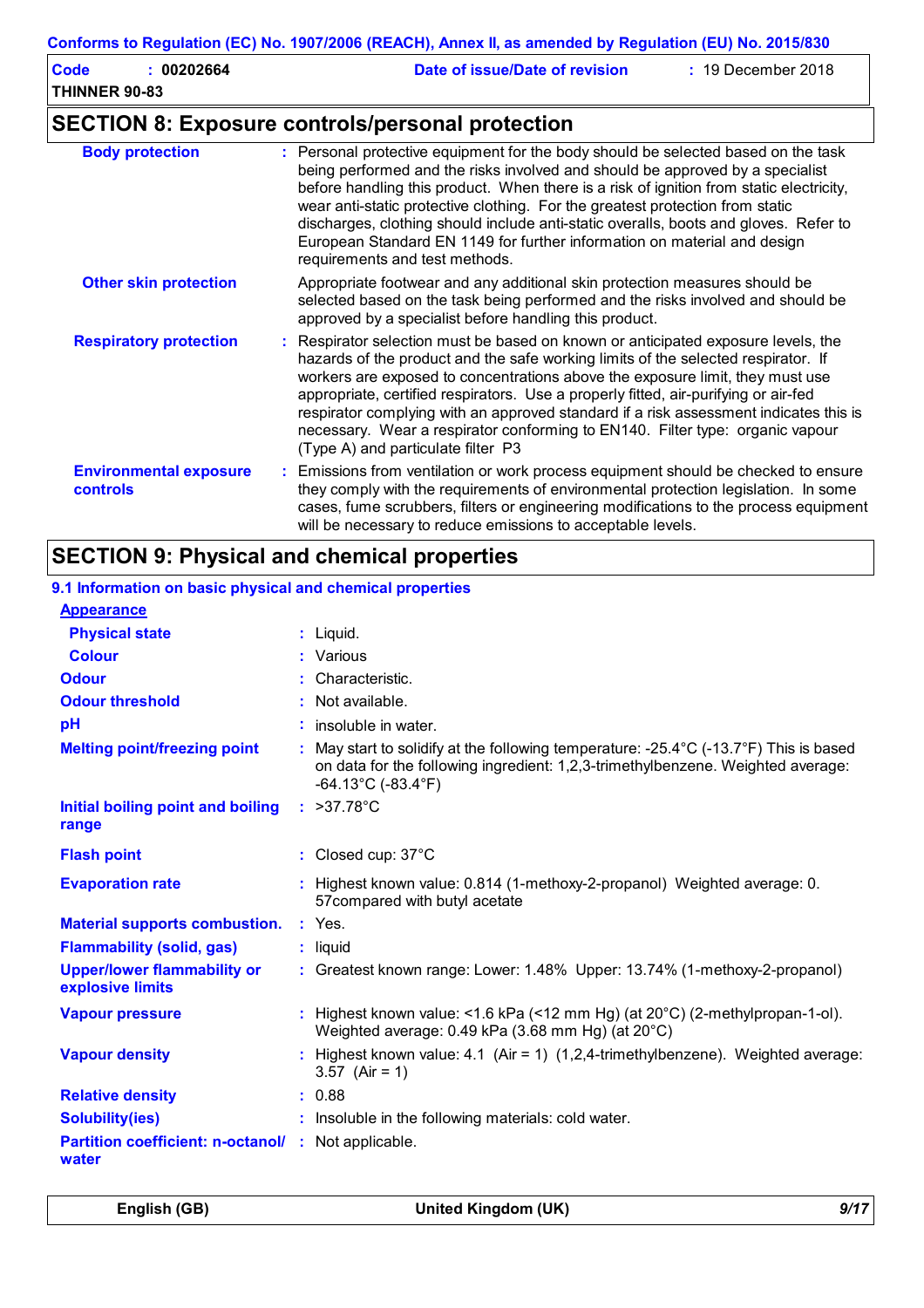| Code                 | 00202664 | Date of issue/Date of revision | $: 19$ December 2018 |
|----------------------|----------|--------------------------------|----------------------|
| <b>THINNER 90-83</b> |          |                                |                      |

# **SECTION 9: Physical and chemical properties**

| <b>Auto-ignition temperature</b> | $\pm$ 415°C.                                                                                                                 |
|----------------------------------|------------------------------------------------------------------------------------------------------------------------------|
| <b>Decomposition temperature</b> | : Stable under recommended storage and handling conditions (see Section 7).                                                  |
| <b>Viscosity</b>                 | : Kinematic $(40^{\circ}$ C): <0.14 cm <sup>2</sup> /s                                                                       |
| <b>Explosive properties</b>      | : The product itself is not explosive, but the formation of an explosible mixture of<br>vapour or dust with air is possible. |
| <b>Oxidising properties</b>      | : Product does not present an oxidizing hazard.                                                                              |
|                                  |                                                                                                                              |

### **9.2 Other information**

No additional information.

|                                                   | <b>SECTION 10: Stability and reactivity</b> |                                                                                                                                     |  |  |
|---------------------------------------------------|---------------------------------------------|-------------------------------------------------------------------------------------------------------------------------------------|--|--|
| <b>10.1 Reactivity</b>                            |                                             | : No specific test data related to reactivity available for this product or its ingredients.                                        |  |  |
| <b>10.2 Chemical stability</b>                    |                                             | : The product is stable.                                                                                                            |  |  |
| <b>10.3 Possibility of</b><br>hazardous reactions |                                             | : Under normal conditions of storage and use, hazardous reactions will not occur.                                                   |  |  |
| <b>10.4 Conditions to avoid</b>                   |                                             | : When exposed to high temperatures may produce hazardous decomposition<br>products.                                                |  |  |
|                                                   |                                             | Refer to protective measures listed in sections 7 and 8.                                                                            |  |  |
| <b>10.5 Incompatible materials</b>                |                                             | : Keep away from the following materials to prevent strong exothermic reactions:<br>oxidising agents, strong alkalis, strong acids. |  |  |
| <b>10.6 Hazardous</b><br>decomposition products   |                                             | : Depending on conditions, decomposition products may include the following<br>materials: carbon oxides                             |  |  |

# **SECTION 11: Toxicological information**

### **11.1 Information on toxicological effects**

**Acute toxicity**

| <b>Product/ingredient name</b> | <b>Result</b>                 | <b>Species</b> | <b>Dose</b> | <b>Exposure</b> |
|--------------------------------|-------------------------------|----------------|-------------|-----------------|
| Hydrocarbons, C9, aromatics    | LD50 Dermal                   | Rabbit         | >3160 mg/kg |                 |
|                                | LD50 Oral                     | Rat -          | 3492 mg/kg  |                 |
|                                |                               | Female         |             |                 |
| 1-methoxy-2-propanol           | LD50 Dermal                   | Rabbit         | $13$ g/kg   |                 |
|                                | LD50 Oral                     | Rat            | $5.2$ g/kg  |                 |
| cyclohexanone                  | LC50 Inhalation Gas.          | Rat            | 8000 ppm    | 4 hours         |
|                                | <b>LC50 Inhalation Vapour</b> | Rat            | 11 $mg/l$   | 4 hours         |
|                                | LD50 Dermal                   | Rabbit         | 1100 mg/kg  |                 |
|                                | ILD50 Oral                    | Rat            | $1.54$ g/kg |                 |
| 2-methylpropan-1-ol            | LD50 Dermal                   | Rabbit         | 3400 mg/kg  |                 |
|                                | ILD50 Oral                    | Rat            | 2460 mg/kg  |                 |

**Conclusion/Summary :**

: There are no data available on the mixture itself.

**Acute toxicity estimates**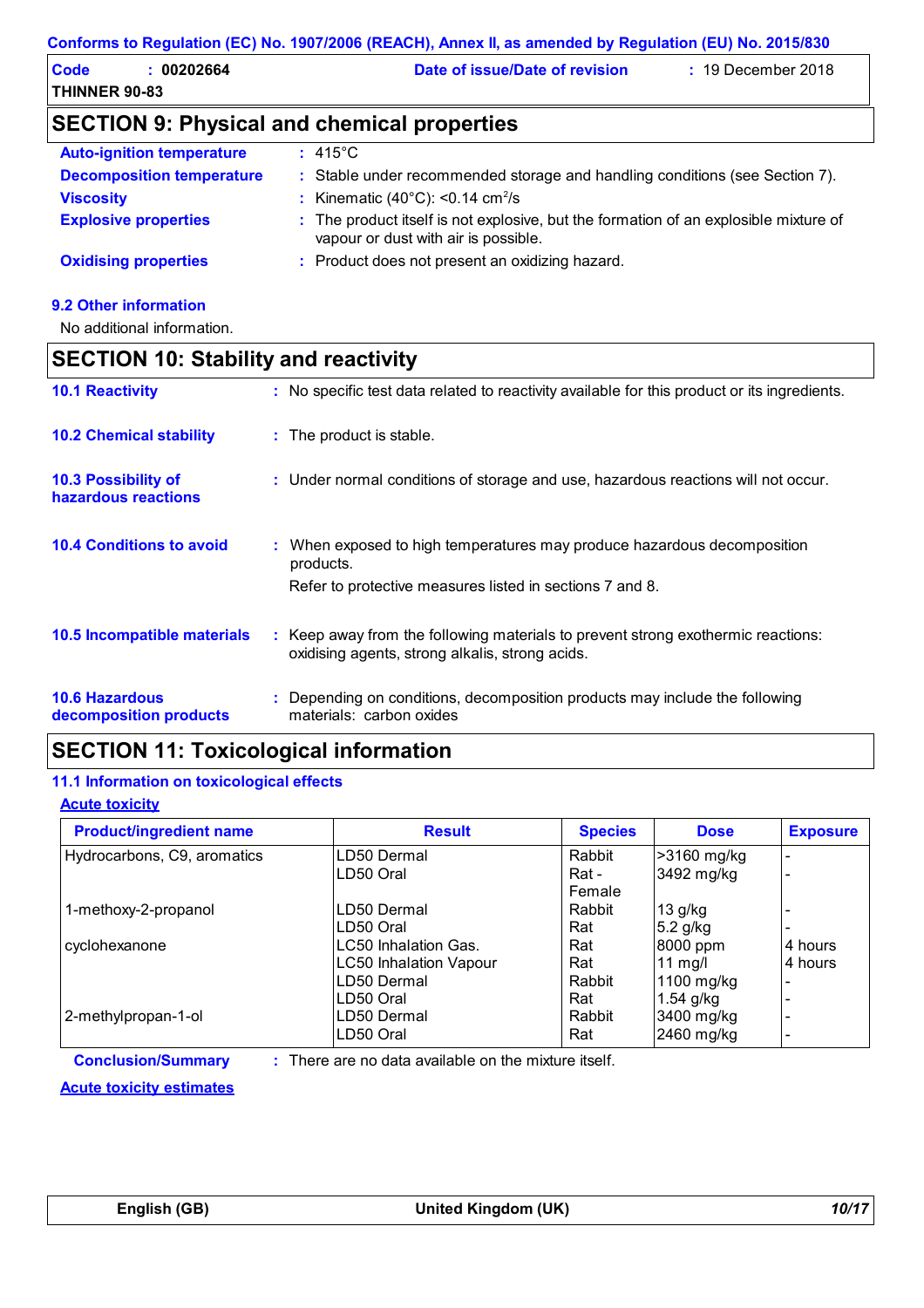| <b>Code</b>          | : 00202664 |
|----------------------|------------|
| <b>THINNER 90-83</b> |            |

**Date of issue/Date of revision :** 19 December 2018

# **SECTION 11: Toxicological information**

|                                                              | <b>Route</b>                                                    |                 |                                                             | <b>ATE value</b>     |
|--------------------------------------------------------------|-----------------------------------------------------------------|-----------------|-------------------------------------------------------------|----------------------|
| Oral<br>Dermal<br>Inhalation (gases)<br>Inhalation (vapours) |                                                                 |                 | 15441.7 mg/kg<br>11029.8 mg/kg<br>80216.6 ppm<br>110.3 mg/l |                      |
| <b>Irritation/Corrosion</b>                                  |                                                                 |                 |                                                             |                      |
| <b>Conclusion/Summary</b>                                    |                                                                 |                 |                                                             |                      |
| <b>Skin</b>                                                  | $\therefore$ There are no data available on the mixture itself. |                 |                                                             |                      |
| <b>Eyes</b>                                                  | $:$ There are no data available on the mixture itself.          |                 |                                                             |                      |
| <b>Respiratory</b>                                           | $:$ There are no data available on the mixture itself.          |                 |                                                             |                      |
| <b>Sensitisation</b>                                         |                                                                 |                 |                                                             |                      |
| <b>Conclusion/Summary</b>                                    |                                                                 |                 |                                                             |                      |
| <b>Skin</b>                                                  | $:$ There are no data available on the mixture itself.          |                 |                                                             |                      |
| <b>Respiratory</b>                                           | There are no data available on the mixture itself.              |                 |                                                             |                      |
| <b>Mutagenicity</b>                                          |                                                                 |                 |                                                             |                      |
| <b>Conclusion/Summary</b>                                    | : There are no data available on the mixture itself.            |                 |                                                             |                      |
| <b>Carcinogenicity</b>                                       |                                                                 |                 |                                                             |                      |
| <b>Conclusion/Summary</b>                                    | $:$ There are no data available on the mixture itself.          |                 |                                                             |                      |
| <b>Reproductive toxicity</b>                                 |                                                                 |                 |                                                             |                      |
| <b>Conclusion/Summary</b>                                    | $:$ There are no data available on the mixture itself.          |                 |                                                             |                      |
| <b>Teratogenicity</b>                                        |                                                                 |                 |                                                             |                      |
| <b>Conclusion/Summary</b>                                    | $:$ There are no data available on the mixture itself.          |                 |                                                             |                      |
| <b>Specific target organ toxicity (single exposure)</b>      |                                                                 |                 |                                                             |                      |
|                                                              | <b>Product/ingredient name</b>                                  | <b>Category</b> | <b>Route of</b>                                             | <b>Target organs</b> |

| <b>Product/ingredient name</b> | <b>Category</b> | <b>Route of</b><br>exposure  | <b>Target organs</b>                                 |
|--------------------------------|-----------------|------------------------------|------------------------------------------------------|
| Hydrocarbons, C9, aromatics    |                 | Category 3   Not applicable. | Respiratory tract irritation<br>and Narcotic effects |
| 1-methoxy-2-propanol           |                 | Category 3 Not applicable.   | Narcotic effects                                     |
| 2-methylpropan-1-ol            |                 | Category 3 Not applicable.   | Respiratory tract irritation<br>and Narcotic effects |

## **Specific target organ toxicity (repeated exposure)**

Not available.

#### **Aspiration hazard**

|                                                    | <b>Product/ingredient name</b>                                               | <b>Result</b>                                                                      |  |
|----------------------------------------------------|------------------------------------------------------------------------------|------------------------------------------------------------------------------------|--|
| Hydrocarbons, C9, aromatics                        |                                                                              | <b>ASPIRATION HAZARD - Category 1</b>                                              |  |
| <b>Information on likely</b><br>routes of exposure | $:$ Not available.                                                           |                                                                                    |  |
| <b>Potential acute health effects</b>              |                                                                              |                                                                                    |  |
| <b>Inhalation</b>                                  | dizziness. May cause respiratory irritation.                                 | : Can cause central nervous system (CNS) depression. May cause drowsiness or       |  |
| <b>Ingestion</b>                                   | enters airways.                                                              | : Can cause central nervous system (CNS) depression. May be fatal if swallowed and |  |
| <b>Skin contact</b>                                | : Causes skin irritation. Defatting to the skin.                             |                                                                                    |  |
| <b>Eye contact</b>                                 |                                                                              | : Causes serious eye damage.                                                       |  |
|                                                    | Symptoms related to the physical, chemical and toxicological characteristics |                                                                                    |  |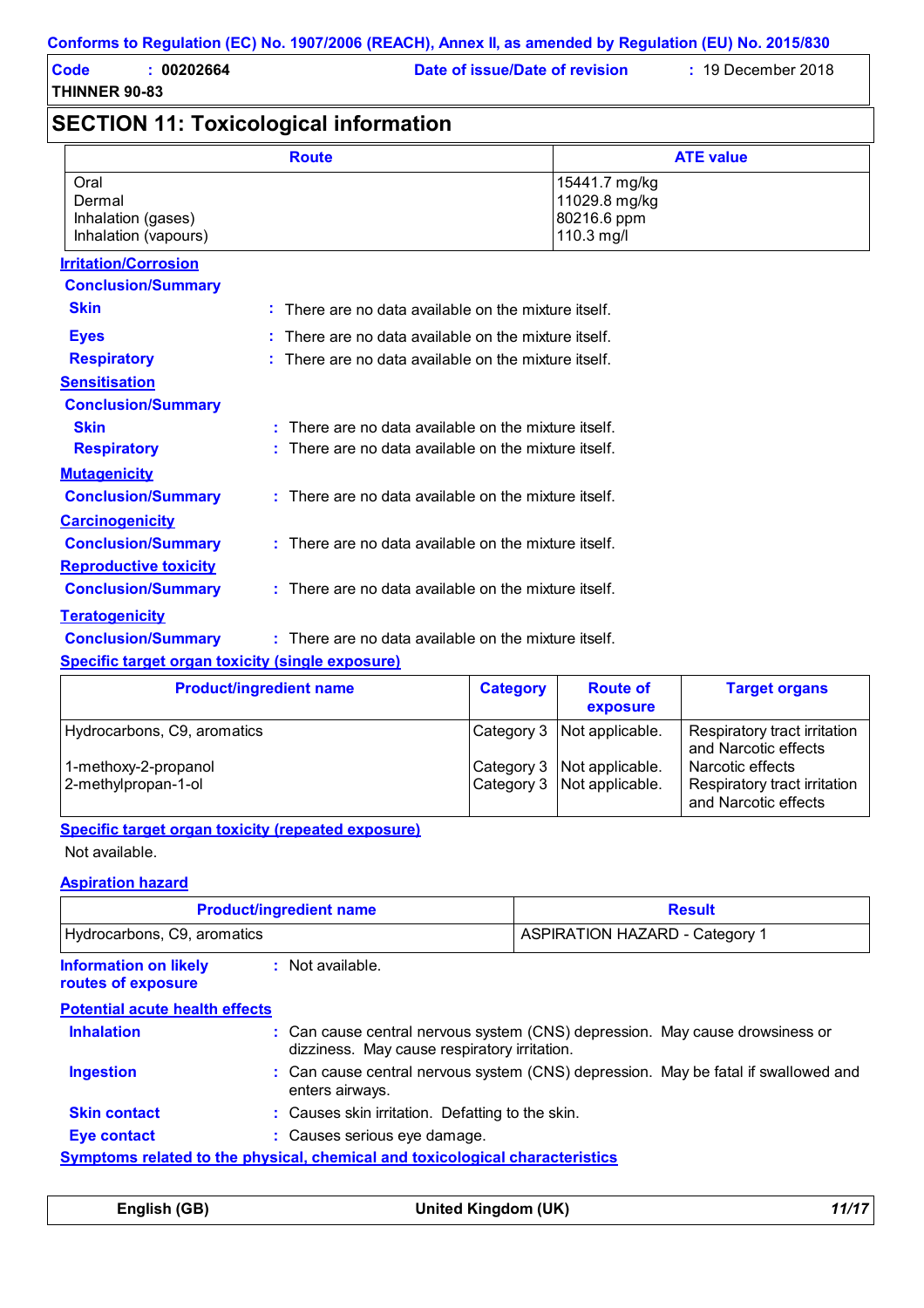|                                                                     | Conforms to Regulation (EC) No. 1907/2006 (REACH), Annex II, as amended by Regulation (EU) No. 2015/830                                                                                   |
|---------------------------------------------------------------------|-------------------------------------------------------------------------------------------------------------------------------------------------------------------------------------------|
| : 00202664<br><b>Code</b><br><b>THINNER 90-83</b>                   | Date of issue/Date of revision<br>: 19 December 2018                                                                                                                                      |
| <b>SECTION 11: Toxicological information</b>                        |                                                                                                                                                                                           |
| <b>Inhalation</b>                                                   | : Adverse symptoms may include the following:<br>respiratory tract irritation<br>coughing<br>nausea or vomiting<br>headache<br>drowsiness/fatigue<br>dizziness/vertigo<br>unconsciousness |
| <b>Ingestion</b>                                                    | : Adverse symptoms may include the following:<br>stomach pains<br>nausea or vomiting                                                                                                      |
| <b>Skin contact</b>                                                 | : Adverse symptoms may include the following:<br>pain or irritation<br>redness<br>dryness<br>cracking<br>blistering may occur                                                             |
| <b>Eye contact</b>                                                  | : Adverse symptoms may include the following:<br>pain<br>watering<br>redness                                                                                                              |
|                                                                     | Delayed and immediate effects as well as chronic effects from short and long-term exposure                                                                                                |
| <b>Short term exposure</b><br><b>Potential immediate</b><br>effects | : Not available.                                                                                                                                                                          |
| <b>Potential delayed effects : Not available.</b>                   |                                                                                                                                                                                           |
| <b>Long term exposure</b><br><b>Potential immediate</b><br>effects  | : Not available.                                                                                                                                                                          |
| <b>Potential delayed effects : Not available.</b>                   |                                                                                                                                                                                           |
| <b>Potential chronic health effects</b>                             |                                                                                                                                                                                           |
| Not available.                                                      |                                                                                                                                                                                           |
| <b>Conclusion/Summary</b>                                           | : Not available.                                                                                                                                                                          |
| <b>General</b>                                                      | Prolonged or repeated contact can defat the skin and lead to irritation, cracking and/<br>or dermatitis.                                                                                  |
| <b>Carcinogenicity</b>                                              | No known significant effects or critical hazards.                                                                                                                                         |
| <b>Mutagenicity</b>                                                 | No known significant effects or critical hazards.                                                                                                                                         |
| <b>Teratogenicity</b>                                               | No known significant effects or critical hazards.                                                                                                                                         |
| <b>Developmental effects</b>                                        | No known significant effects or critical hazards.                                                                                                                                         |
| <b>Fertility effects</b>                                            | No known significant effects or critical hazards.                                                                                                                                         |
| <b>Other information</b>                                            | Not available.                                                                                                                                                                            |

There are no data available on the mixture itself. The mixture has been assessed following the conventional method of the CLP Regulation (EC) No 1272/2008 and is classified for toxicological properties accordingly. See Sections 2 and 3 for details.

Exposure to component solvent vapour concentrations in excess of the stated occupational exposure limit may result in adverse health effects such as mucous membrane and respiratory system irritation and adverse effects on the kidneys, liver and central nervous system. Symptoms and signs include headache, dizziness, fatigue, muscular weakness, drowsiness and, in extreme cases, loss of consciousness.

Solvents may cause some of the above effects by absorption through the skin. Repeated or prolonged contact with the mixture may cause removal of natural fat from the skin, resulting in non-allergic contact dermatitis and absorption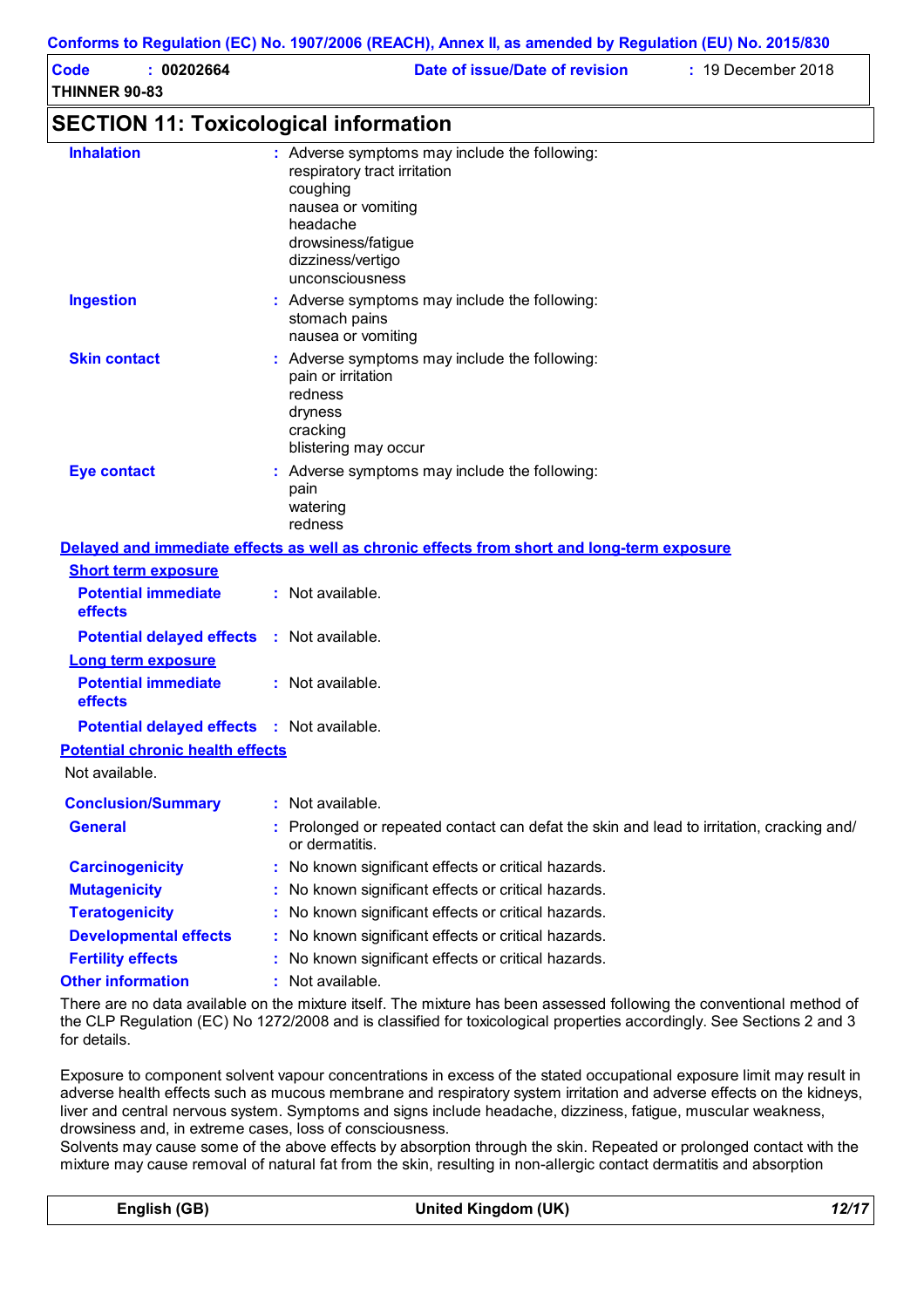| Code                 | 00202664 | Date of issue/Date of revision | $: 19$ December 2018 |
|----------------------|----------|--------------------------------|----------------------|
| <b>THINNER 90-83</b> |          |                                |                      |

# **SECTION 11: Toxicological information**

#### through the skin.

If splashed in the eyes, the liquid may cause irritation and reversible damage.

Ingestion may cause nausea, diarrhea and vomiting.

This takes into account, where known, delayed and immediate effects and also chronic effects of components from short-term and long-term exposure by oral, inhalation and dermal routes of exposure and eye contact.

# **SECTION 12: Ecological information**

#### **12.1 Toxicity**

| <b>Product/ingredient name</b> | <b>Result</b>                                                   | <b>Species</b>  | <b>Exposure</b>       |
|--------------------------------|-----------------------------------------------------------------|-----------------|-----------------------|
| Hydrocarbons, C9, aromatics    | EC50 3.2 mg/l<br>LC50 9.2 mg/l                                  | Daphnia<br>Fish | 48 hours<br>196 hours |
| 1-methoxy-2-propanol           | Acute LC50 23300 mg/l<br>Acute LC50 >4500 mg/l<br>l Fresh water | Daphnia<br>Fish | 48 hours<br>196 hours |

**Conclusion/Summary :** : There are no data available on the mixture itself.

## **12.2 Persistence and degradability**

| <b>Product/ingredient name</b>                                                                             | <b>Test</b> | <b>Result</b>            |  | <b>Dose</b> | <b>Inoculum</b> |
|------------------------------------------------------------------------------------------------------------|-------------|--------------------------|--|-------------|-----------------|
| Hydrocarbons, C9, aromatics  -                                                                             |             | 75 % - Readily - 28 days |  |             |                 |
| <b>Conclusion/Summary</b><br>: There are no data available on the mixture itself.                          |             |                          |  |             |                 |
| <b>Product/ingredient name</b><br><b>Biodegradability</b><br><b>Aquatic half-life</b><br><b>Photolysis</b> |             |                          |  |             |                 |
| Hydrocarbons, C9, aromatics                                                                                |             |                          |  |             | Readily         |

#### **12.3 Bioaccumulative potential**

| <b>Product/ingredient name</b> | $LogP_{ow}$ | <b>BCF</b> | <b>Potential</b> |
|--------------------------------|-------------|------------|------------------|
| cyclohexanone                  | 0.81        | -          | low              |
| 2-methylpropan-1-ol            | 0.76        |            | low              |

| <b>12.4 Mobility in soil</b>                            |                   |
|---------------------------------------------------------|-------------------|
| <b>Soil/water partition</b><br><b>coefficient (Koc)</b> | : Not available.  |
| <b>Mobility</b>                                         | : Not available.  |
| 12.5 Results of PBT and vPvB assessment                 |                   |
| <b>PBT</b>                                              | : Not applicable. |
| <b>vPvB</b>                                             | : Not applicable. |
|                                                         |                   |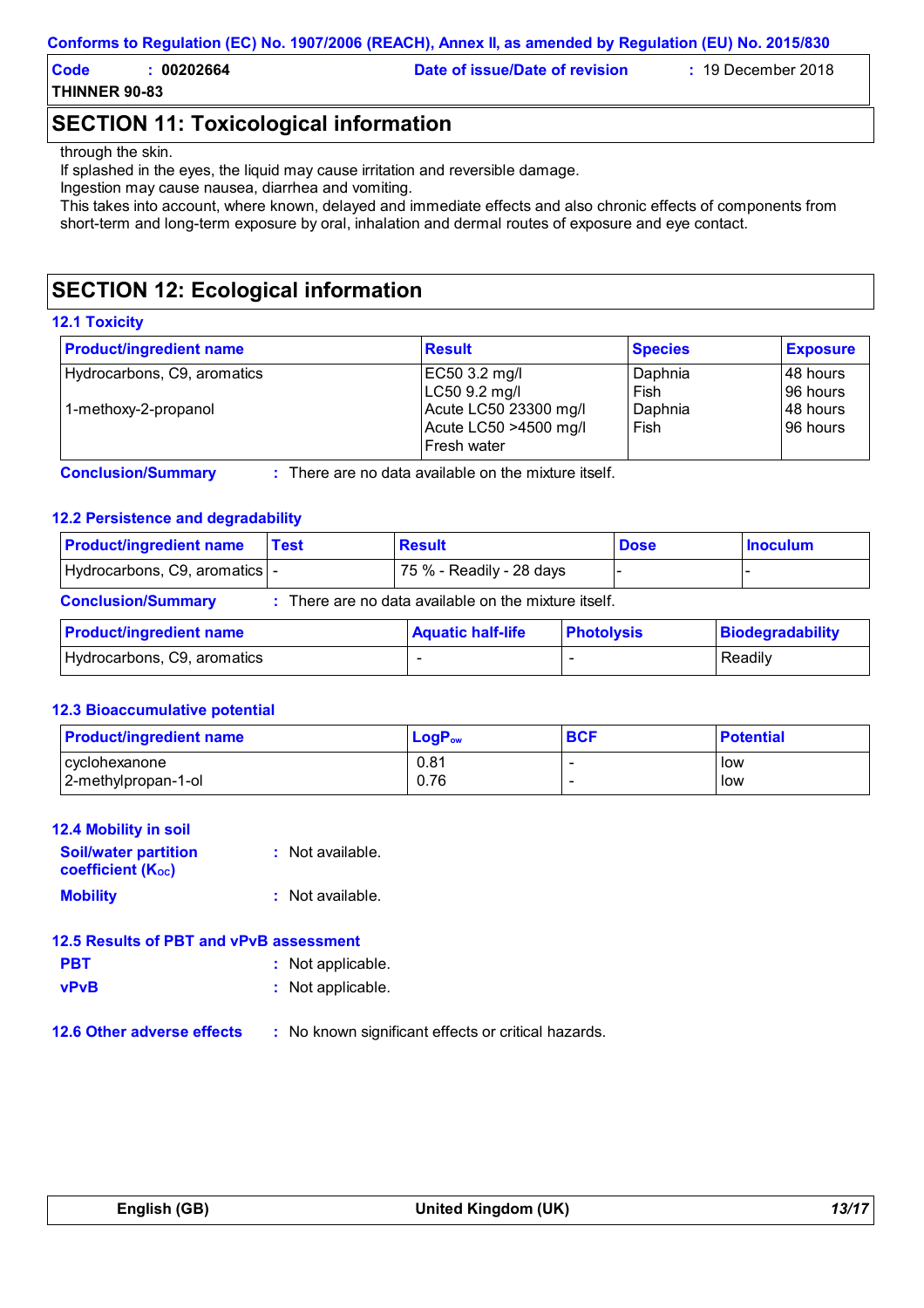| Code                 | 00202664 | Date of issue/Date of revision | $: 19$ December 2018 |
|----------------------|----------|--------------------------------|----------------------|
| <b>THINNER 90-83</b> |          |                                |                      |

## **SECTION 13: Disposal considerations**

The information in this section contains generic advice and guidance. The list of Identified Uses in Section 1 should be consulted for any available use-specific information provided in the Exposure Scenario(s).

#### **13.1 Waste treatment methods**

| <b>Product</b>             |                                                                                                                                                                                                                                                                                                                                                                                                                                                                                                                                                     |
|----------------------------|-----------------------------------------------------------------------------------------------------------------------------------------------------------------------------------------------------------------------------------------------------------------------------------------------------------------------------------------------------------------------------------------------------------------------------------------------------------------------------------------------------------------------------------------------------|
| <b>Methods of disposal</b> | : The generation of waste should be avoided or minimised wherever possible.<br>Disposal of this product, solutions and any by-products should at all times comply<br>with the requirements of environmental protection and waste disposal legislation and<br>any regional local authority requirements. Dispose of surplus and non-recyclable<br>products via a licensed waste disposal contractor. Waste should not be disposed of<br>untreated to the sewer unless fully compliant with the requirements of all authorities<br>with jurisdiction. |
| <b>Hazardous waste</b>     | $\cdot$ Yes.                                                                                                                                                                                                                                                                                                                                                                                                                                                                                                                                        |

**European waste catalogue (EWC)**

| <b>Waste code</b> | <b>Waste designation</b>       |  |
|-------------------|--------------------------------|--|
| $ 080121*$        | waste paint or varnish remover |  |

#### **Packaging**

| <b>Methods of dispos</b> |  |
|--------------------------|--|
|--------------------------|--|

**Methods of disposal : The generation of waste should be avoided or minimised wherever possible. Waste** packaging should be recycled. Incineration or landfill should only be considered when recycling is not feasible.

| <b>Type of packaging</b>   | European waste catalogue (EWC) |                                                                                                                                                                                                                                                                                                                                                                                                                                                                                                                                                               |  |
|----------------------------|--------------------------------|---------------------------------------------------------------------------------------------------------------------------------------------------------------------------------------------------------------------------------------------------------------------------------------------------------------------------------------------------------------------------------------------------------------------------------------------------------------------------------------------------------------------------------------------------------------|--|
| Container                  | 15 01 06                       | mixed packaging                                                                                                                                                                                                                                                                                                                                                                                                                                                                                                                                               |  |
| <b>Special precautions</b> |                                | : This material and its container must be disposed of in a safe way. Care should be<br>taken when handling emptied containers that have not been cleaned or rinsed out.<br>Empty containers or liners may retain some product residues. Vapour from product<br>residues may create a highly flammable or explosive atmosphere inside the<br>container. Do not cut, weld or grind used containers unless they have been cleaned<br>thoroughly internally. Avoid dispersal of spilt material and runoff and contact with<br>soil, waterways, drains and sewers. |  |

# **14. Transport information**

|                                           | <b>ADR/RID</b>                          | <b>ADN</b>                              | <b>IMDG</b>                                                                     | <b>IATA</b>                                                                 |
|-------------------------------------------|-----------------------------------------|-----------------------------------------|---------------------------------------------------------------------------------|-----------------------------------------------------------------------------|
| 14.1 UN number                            | <b>UN1263</b>                           | UN1263                                  | <b>UN1263</b>                                                                   | <b>UN1263</b>                                                               |
| 14.2 UN proper<br>shipping name           | <b>PAINT RELATED</b><br><b>MATERIAL</b> | <b>PAINT RELATED</b><br><b>MATERIAL</b> | <b>PAINT RELATED</b><br><b>MATERIAL</b>                                         | <b>PAINT RELATED</b><br><b>MATERIAL</b>                                     |
| <b>14.3 Transport</b><br>hazard class(es) | 3                                       | 3                                       | 3                                                                               | 3                                                                           |
| <b>14.4 Packing group</b>                 | $\mathbf{III}$                          | $\mathbf{III}$                          | Ш                                                                               | Ш                                                                           |
| 14.5<br><b>Environmental</b><br>hazards   | Yes.                                    | Yes.                                    | Yes.                                                                            | Yes. The<br>environmentally<br>hazardous substance<br>mark is not required. |
| <b>Marine pollutant</b><br>substances     | Not applicable.                         | Not applicable.                         | (Solvent naphtha<br>(petroleum), light<br>aromatic, 1,2,<br>4-trimethylbenzene) | Not applicable.                                                             |

#### **Additional information**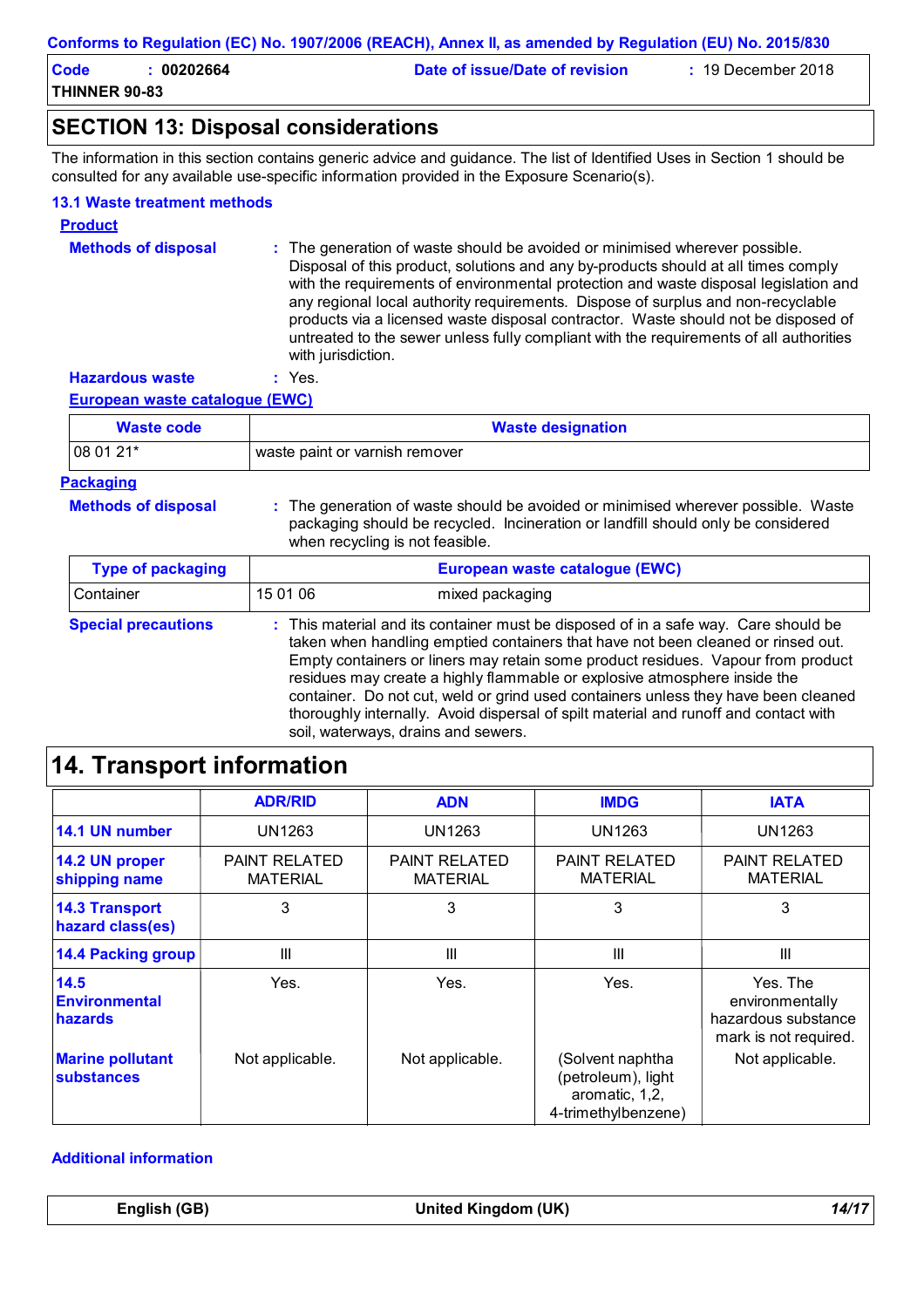| CUMUMIS IO REGUIALION (EC) NO. 1907/2000 (REACH), ANNEX II, AS AMENICU DY REGUIALION (EU) NO. 2019/030 |                                  |                                                                                                        |                      |
|--------------------------------------------------------------------------------------------------------|----------------------------------|--------------------------------------------------------------------------------------------------------|----------------------|
| <b>Code</b><br>THINNER 90-83                                                                           | : 00202664                       | Date of issue/Date of revision                                                                         | $: 19$ December 2018 |
|                                                                                                        | <b>14. Transport information</b> |                                                                                                        |                      |
| <b>ADR/RID</b>                                                                                         | or $\leq 5$ kg.                  | : The environmentally hazardous substance mark is not required when transported in sizes of $\leq 5$ L |                      |
| <b>Tunnel code</b>                                                                                     | : (D/E)                          |                                                                                                        |                      |
| <b>ADN</b>                                                                                             | or ≤5 kg.                        | : The environmentally hazardous substance mark is not required when transported in sizes of $\leq 5$ L |                      |
| <b>IMDG</b>                                                                                            |                                  | : The marine pollutant mark is not required when transported in sizes of $\leq 5$ L or $\leq 5$ kg.    |                      |
| <b>IATA</b>                                                                                            |                                  | . The environmentally hazardous substance mark may annear if required by other transportation          |                      |

**IATA :** The environmentally hazardous substance mark may appear if required by other transportation regulations.

| <b>14.6 Special precautions for</b> |  |
|-------------------------------------|--|
| user                                |  |
|                                     |  |

**Transport within user's premises:** always transport in closed containers that are **:** upright and secure. Ensure that persons transporting the product know what to do in the event of an accident or spillage.

**14.7 Transport in bulk according to Annex II of Marpol and the IBC Code**

## **SECTION 15: Regulatory information**

**15.1 Safety, health and environmental regulations/legislation specific for the substance or mixture EU Regulation (EC) No. 1907/2006 (REACH)**

**Annex XIV - List of substances subject to authorisation**

**:** Not applicable.

#### **Annex XIV**

None of the components are listed.

**Substances of very high concern**

None of the components are listed.

**Annex XVII - Restrictions** : Not applicable.

**on the manufacture, placing on the market and use of certain dangerous substances, mixtures and articles**

## **Other EU regulations**

**Ozone depleting substances (1005/2009/EU)** Not listed.

## **Seveso Directive**

This product is controlled under the Seveso Directive.

#### **Danger criteria**

| <b>Category</b> |  |
|-----------------|--|
| $P5c$<br>E2     |  |
|                 |  |

#### **15.2 Chemical safety assessment**

**:** No Chemical Safety Assessment has been carried out.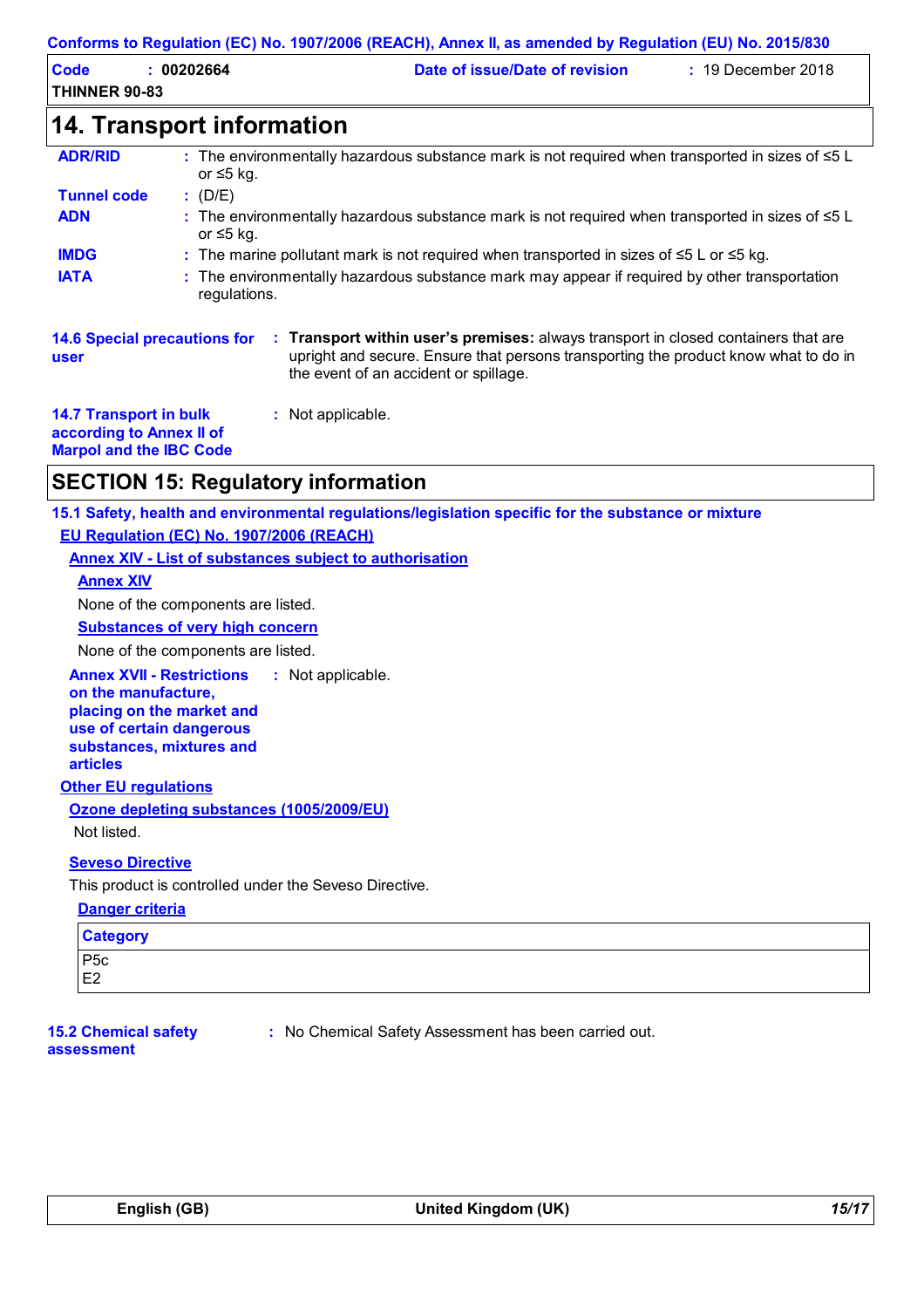| Code                 | 00202664 | Date of issue/Date of revision | $: 19$ December 2018 |
|----------------------|----------|--------------------------------|----------------------|
| <b>THINNER 90-83</b> |          |                                |                      |

## **SECTION 16: Other information**

 $\nabla$  Indicates information that has changed from previously issued version.

#### **Abbreviations and acronyms**

ATE = Acute Toxicity Estimate

CLP = Classification, Labelling and Packaging Regulation [Regulation (EC) No. 1272/2008]

DNEL = Derived No Effect Level

EUH statement = CLP-specific Hazard statement

PNEC = Predicted No Effect Concentration

RRN = REACH Registration Number

PBT = Persistent, Bioaccumulative and Toxic

vPvB = Very Persistent and Very Bioaccumulative

ADR = The European Agreement concerning the International Carriage of Dangerous Goods by Road

ADN = European Provisions concerning the International Carriage of Dangerous Goods by Inland Waterway

IMDG = International Maritime Dangerous Goods

IATA = International Air Transport Association

#### **Procedure used to derive the classification according to Regulation (EC) No. 1272/2008 [CLP/GHS]**

| <b>Classification</b>   | <b>Justification</b>      |
|-------------------------|---------------------------|
| Flam. Liq. 3, H226      | IOn basis of test data    |
| Skin Irrit. 2, H315     | <b>Calculation method</b> |
| Eye Dam. 1, H318        | ICalculation method       |
| <b>STOT SE 3, H335</b>  | ICalculation method       |
| <b>STOT SE 3, H336</b>  | ICalculation method       |
| Asp. Tox. 1, H304       | <b>Calculation method</b> |
| Aquatic Chronic 2, H411 | Calculation method        |

#### **Full text of abbreviated H statements**

| H226 | Flammable liquid and vapour.                     |
|------|--------------------------------------------------|
| H302 | Harmful if swallowed.                            |
| H304 | May be fatal if swallowed and enters airways.    |
| H312 | Harmful in contact with skin.                    |
| H315 | Causes skin irritation.                          |
| H318 | Causes serious eye damage.                       |
| H332 | Harmful if inhaled.                              |
| H335 | May cause respiratory irritation.                |
| H336 | May cause drowsiness or dizziness.               |
| H411 | Toxic to aquatic life with long lasting effects. |
|      |                                                  |

**Full text of classifications [CLP/GHS]**

| Acute Tox. 4, H302      | ACUTE TOXICITY (oral) - Category 4                    |
|-------------------------|-------------------------------------------------------|
| Acute Tox. 4, H312      | <b>ACUTE TOXICITY (dermal) - Category 4</b>           |
| Acute Tox. 4, H332      | <b>ACUTE TOXICITY (inhalation) - Category 4</b>       |
| Aquatic Chronic 2, H411 | LONG-TERM (CHRONIC) AQUATIC HAZARD - Category 2       |
| Asp. Tox. 1, H304       | <b>ASPIRATION HAZARD - Category 1</b>                 |
| EUH066                  | Repeated exposure may cause skin dryness or cracking. |
| Eye Dam. 1, H318        | SERIOUS EYE DAMAGE/EYE IRRITATION - Category 1        |
| Flam. Liq. 3, H226      | FLAMMABLE LIQUIDS - Category 3                        |
| Skin Irrit. 2, H315     | SKIN CORROSION/IRRITATION - Category 2                |
| STOT SE 3, H335         | SPECIFIC TARGET ORGAN TOXICITY - SINGLE EXPOSURE      |
|                         | (Respiratory tract irritation) - Category 3           |
| STOT SE 3, H336         | SPECIFIC TARGET ORGAN TOXICITY - SINGLE EXPOSURE      |
|                         | (Narcotic effects) - Category 3                       |
|                         |                                                       |

#### **History**

**revision**

**:** 19 December 2018

**Date of previous issue**

**Date of issue/ Date of** 

**:** 6 May 2018